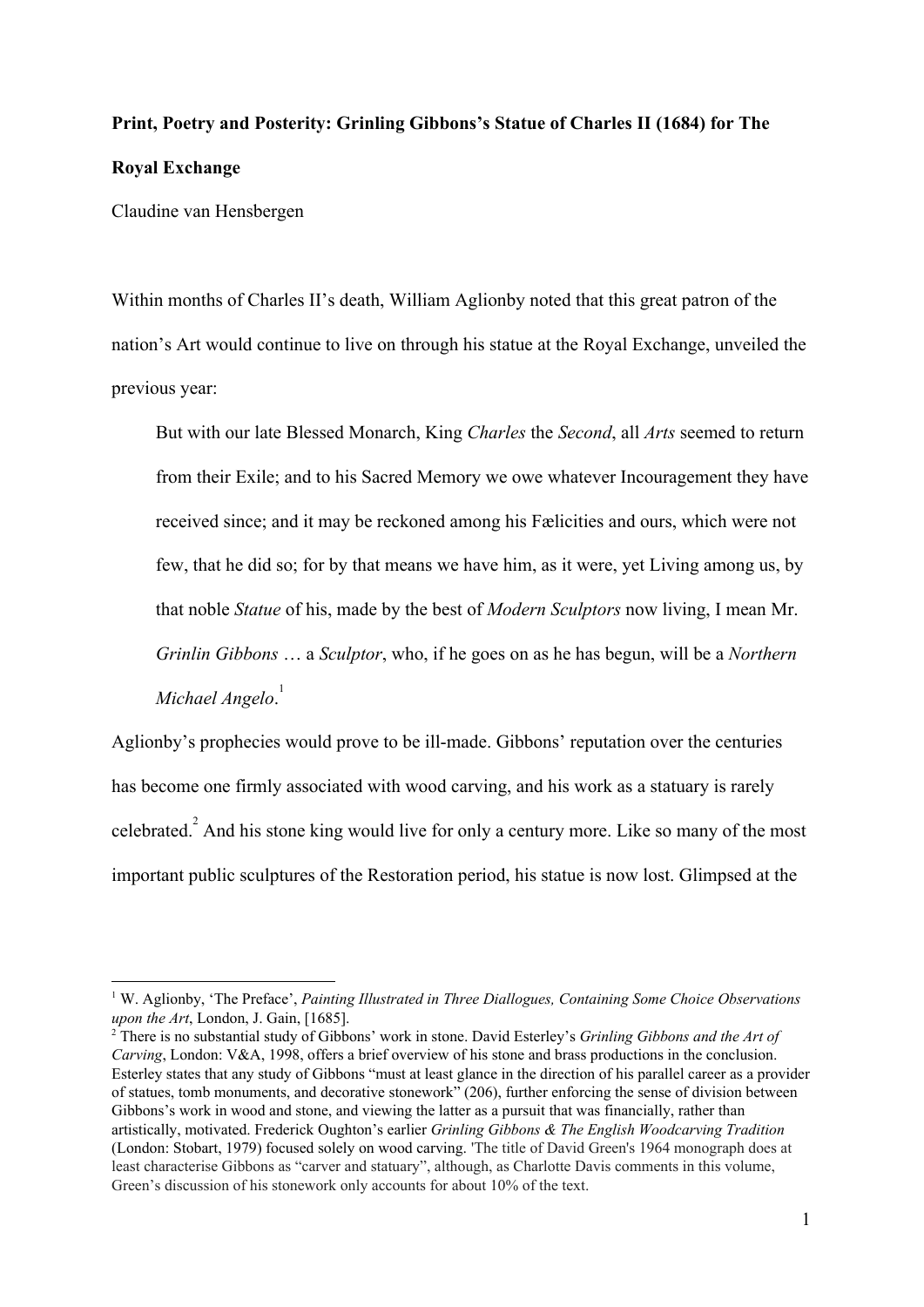centre of the Exchange's courtyard in a print of 1729 (fig. 1), by the 1780s it was so badly damaged that a replacement was commissioned.

Despite the statue's status in its day, it has received little scholarly attention. Research on this particular statue is made difficult, of course, by the fact that it no longer exists. But through the documentary records it left behind, in print, poetry and manuscript, this fascinating statue tells us much, both about Gibbons' stature in his day, as well as the flaws in our present methodologies in dealing with sculpture of the period. Critical assessments of his sculpture have resisted the artistic value of his output in stone, a situation exacerbated by the inherent problems of establishing and accessing his œuvre.<sup>3</sup> As a result, the significance of his statuary has been lost to us over time. It was, however, the defining sculpture of its own moment, with the Charles II statue for the Exchange the most praised of these works.

Currently, it seems likely that the lack of interest in this statue may soon undergo change. Beyond the 'recovery' ambitions of this special issue, public statues are attracting newfound scrutiny both in Britain and across the globe. Following the murder of George Floyd in Minnesota in May 2020, protestors for the Black Lives Matter campaign pulled down a statue of the slavetrader Edward Colston (1636-1721) in Bristol. The act sparked a media debate in the UK, still unfolding, which saw other statues removed from public display and the emergence of a new dialogue about the continued public presence of statues with similar associations. Current events, then, have shown the crucial importance of research into such works, which must include those statues raised to the man who in 1660 granted a charter and monopoly to the Company of Royal Adventurers of England Trading with Africa (subsequently the Royal Africa Company), investing personally in the company himself:

<sup>&</sup>lt;sup>3</sup> The only scholar to argue directly for the importance of Gibbons' work in stone is Katherine Gibson in her survey of the sculptor's full-scale royal statues, executed between 1678-88: K. Gibson, 'The Emergence of Grinling Gibbons as a "Statuary"', *Apollo*, 451, 1999, pp. 21-29.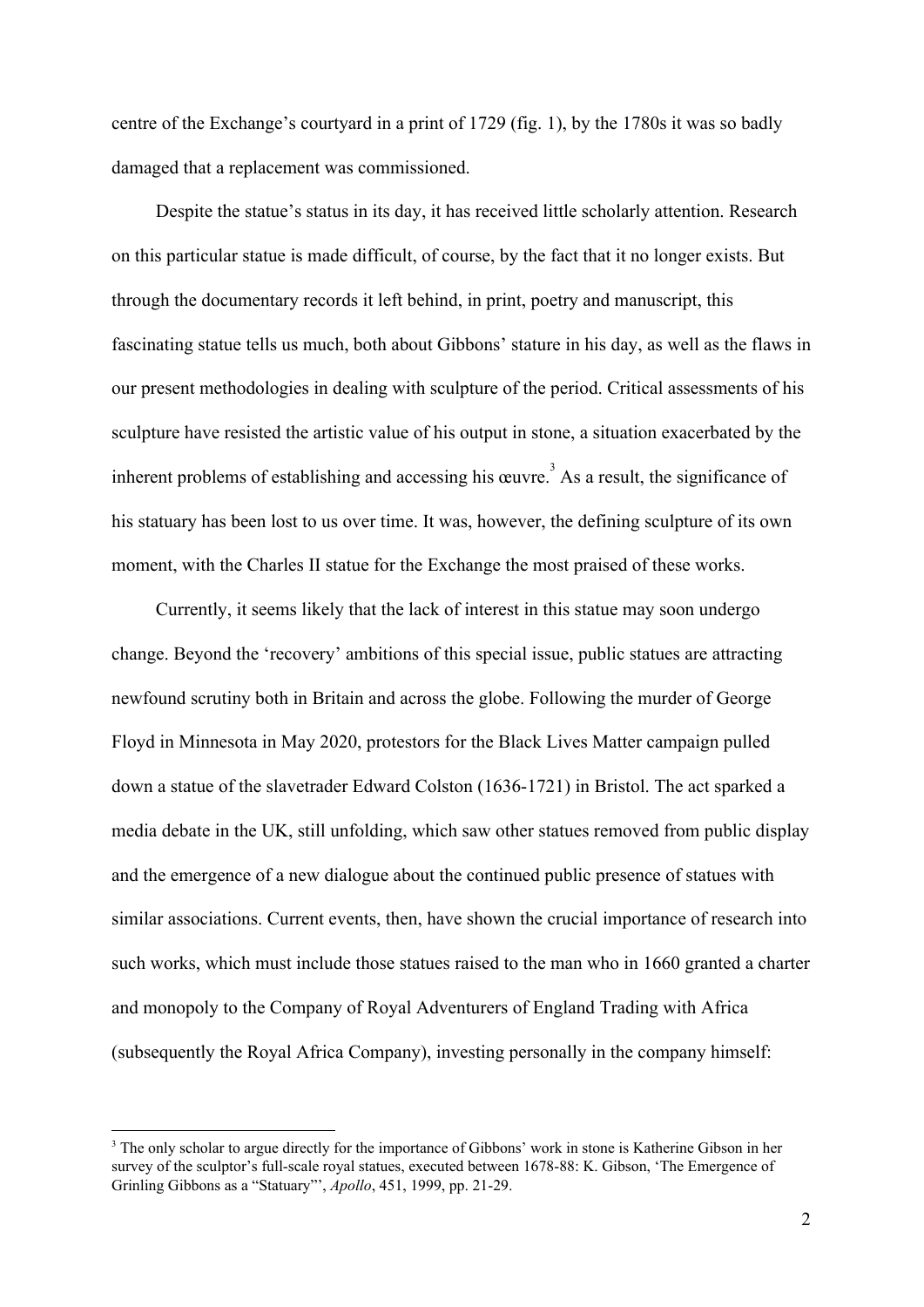Charles II. Whilst the statue of Charles which stood in the Royal Exchange (today represented through its later Georgian copy), did not allude directly to slavery activities, it was an imperial work that celebrated the king's global dominion and its implied scope certainly extended to England's naval and mercantile activities in Africa, the Caribbean and beyond.

In the following article I resituate the importance of the Charles II statue within Gibbons' wider sculptural œuvre, arguing that his reputation as a carver in wood has obscured his achievements as a sculptor in stone. Where previous attention to the statue has centred on its relationship to the site and function of the Royal Exchange, my concern lies with what this work may yet tell us about Gibbons' status and reception as the presiding sculptural genius of his age.  $\frac{4}{3}$  The statue's lost status encourages scholars to lay more emphasis on understanding its design, success and reception through contemporary eyes alone, employing an approach first proposed through Michael Baxandall's concept of the 'period eye'.<sup>5</sup> To comprehend its achievement, Gibbons's statuary needs to be understood in terms of the aesthetic concerns of his moment and as a product of the collaboration between an artist and a patron.

Yet as critics of Baxandall have pointed out, we need to acknowledge the limitations of the specific 'eye' which we seek to recover. In the case of Gibbons' public statuary, as with Baxandall's Renaissance paintings, the surviving documentation and design of the work is

<sup>4</sup> The only sustained discussions of this statue are Katharine Gibson, 'The Kingdom's Marble Chronicle', in Ann Saunders, ed., *The Royal Exchange*, Leeds, London Topographical Society, 1997, pp. 151-68; and Christine Stevenson, 'Making Empire Visible at the Second Royal Exchange, London', in Mark Hallett, Nigel Llewellyn and Martin Myrone, eds., *Court, Country, City: British Art and Architecture, 1660-1735*, New Haven, Yale, 2016, pp. 51-72.

<sup>5</sup> Michael Baxandall first coined this term in his pioneering *Painting and Experience in Fifteenth-Century Italy: A Primer in the Social History of Pictorial Style*, Oxford, Clarendon Press, 1972. In later studies, Baxandall extended this approach to include attention to the material and cultural function of artworks. For a summary of Baxandall's methodology see Jeremy Tanner, 'Michael Baxandall and the Sociological Interpretation of Art', *Cultural Sociology*, 4.2, 2010, pp. 231-256.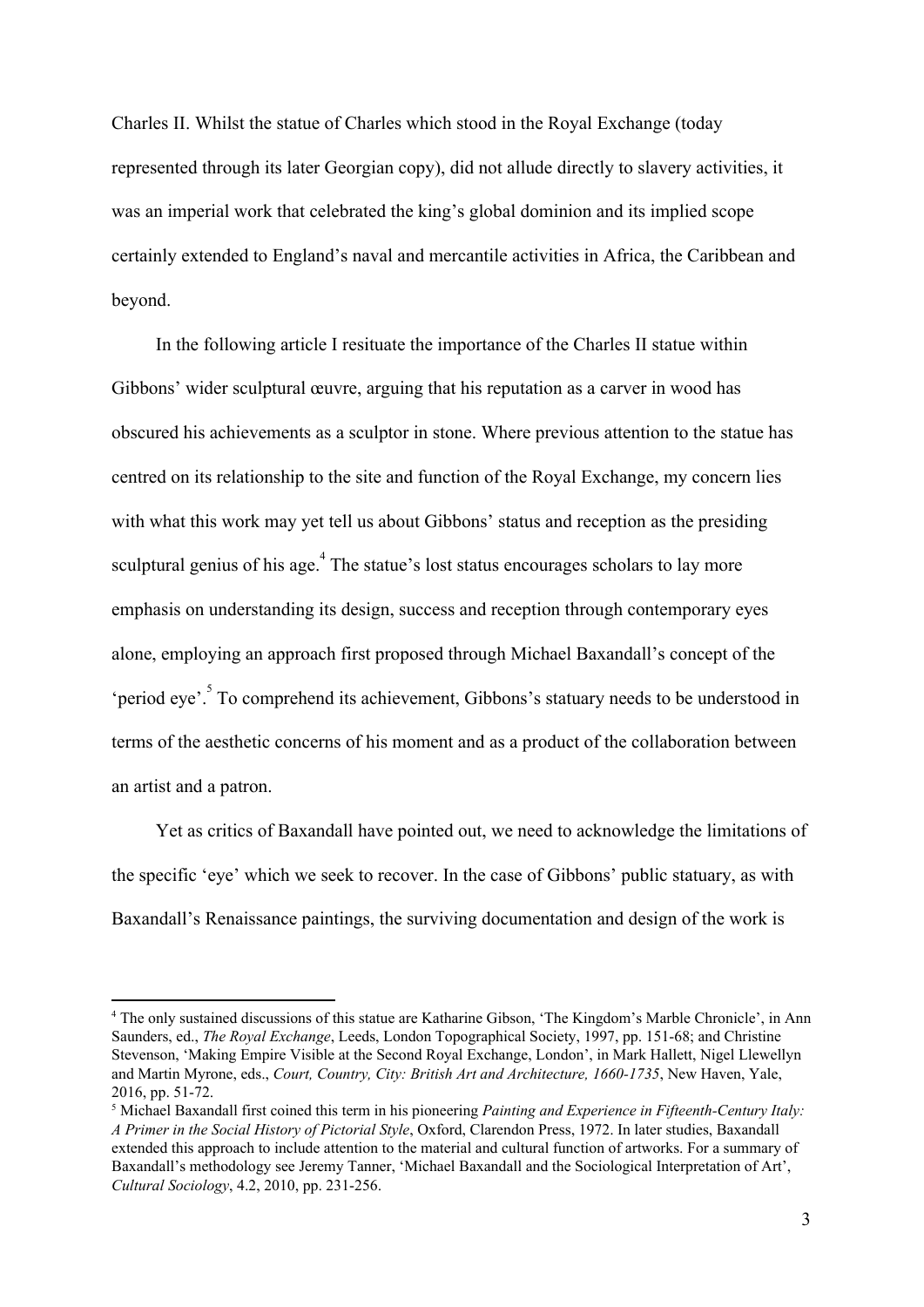that produced within the context of an elite culture seeking to uphold its own perception of the world. As I show, this expensive statue clearly spoke to an imperial and political agenda that mirrored the concerns of its commissioners, the Merchant Adventurers of Hamburg, as well as its subject, Charles II. In his highly successful execution of the work, Gibbons ably demonstrated that he understood the stylistic needs of these parties and could translate their requirements into stone: the extent to which he personally shared their ideological position is yet to be the topic of sustained academic scrutiny. Yet without doubt, during the politically charged decades of the 1670s and 1680s, Gibbons was the leading sculptor producing works for public display in the capital: he was a propagandist in stone, employed on numerous projects related to the royal household.

# **A Sculptor in Stone**

Research undertaken in recent decades has demonstrated that Gibbons was a prolific sculptor in wood and stone. Ingrid Roscoe, Emma Hardy and M.G. Sullivan's biographical dictionary records some 126 known works against his name, including thirty-seven stone funerary monuments, thirteen statues in stone or bronze, a (lost) marble self-portrait bust, two marble chimneypieces, and ten stone pieces of architectural sculpture. Thus exactly half of Gibbons' known output consisted of works in stone and the occasional bronze. Roscoe suggests that Gibbons' 'marble and stone carving, a new departure in the later 1670s, only occasionally achieved a comparable distinction' to his work in wood.<sup>7</sup>

<sup>6</sup> Ingrid Roscoe, Emma Hardy, and M.G. Sullivan, *A Biographical Dictionary of Sculptors in Britain 1660-1851*, London, Yale University Press, 2009, pp. 514-519. Rupert Gunnis' earlier *Dictionary of British Sculptors 1660-1851. New Revised Edition,* London, Abbey, 1968, included six statues fifteen funerary monuments and thirteen other 'various' works by Gibbons (pp. 169-170).

 $7$  Roscoe, as at note 6, p. 511.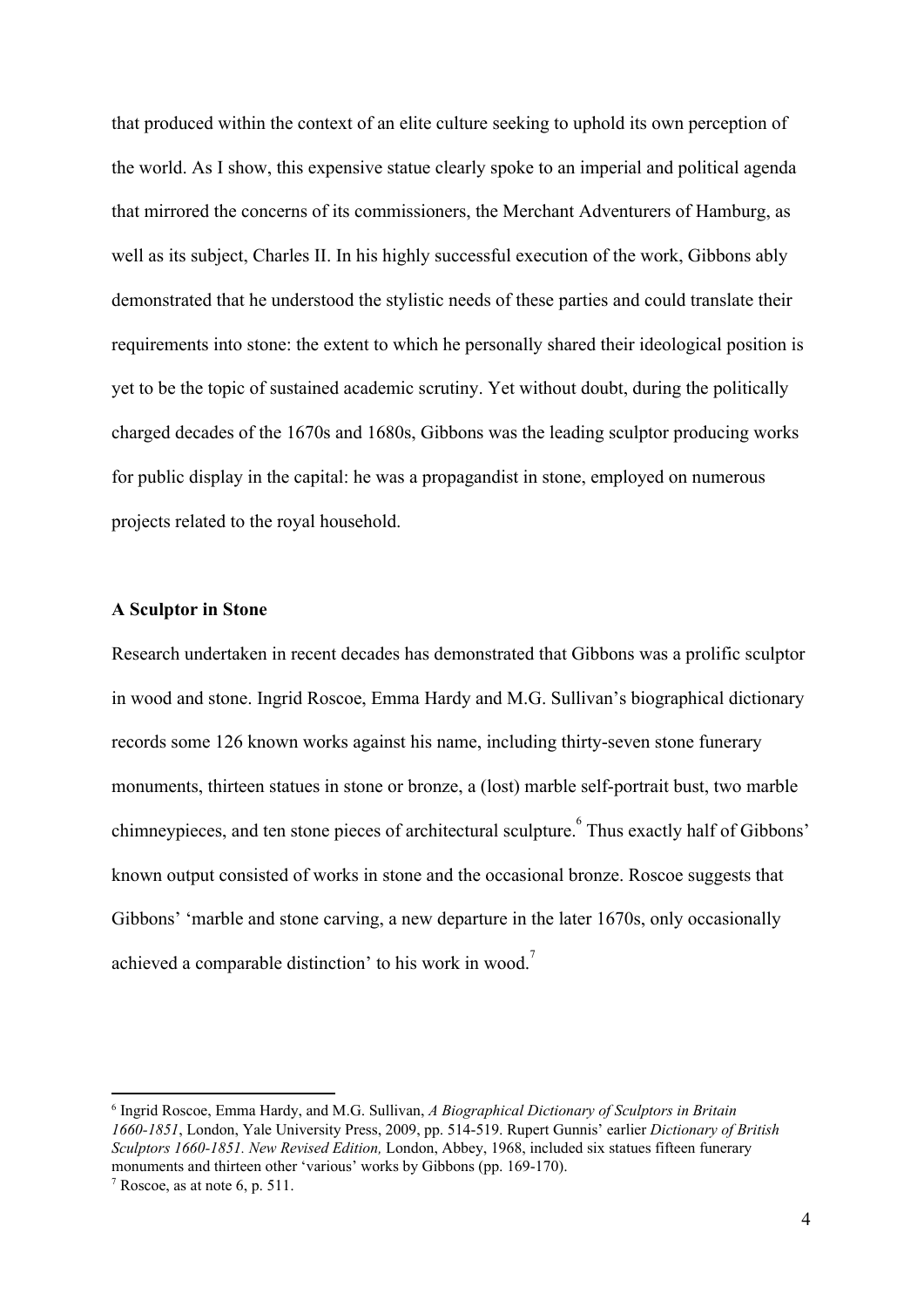Such assessments are made, chiefly, through examining the incomplete record of works that survive, and they do not reflect the views of many of Gibbons's contemporaries who, like Aglionby, saw him as a Northern Michelangelo. The 'distinction' Roscoe measures here is that of the aesthetic quality of individual works measured by our own modern standards, ignoring the professional achievements Gibbons made in the financial dimension of his workshop or his ability to meet the demands of his clients. As David Esterly acknowledged, whilst Gibbons is 'remembered principally for his Limewood carving, he also pursued a parallel and probably far more lucrative career as the master of a workshop providing statues, tomb monuments, and decorative stonework'.<sup>8</sup>

Gibbons was the leading sculptor of his generation working in England. His appointment by William III as Master Sculptor and Carver in Wood in 1693 acknowledged his distinction in both media. As Esterly notes, in surviving portraits of Gibbons, such as Sir Godfrey Kneller's portrait dating to *c*.1690 when the sculptor had established his reputation, it is his mastery in stone that is celebrated through the inclusion of a classical marble head.<sup>9</sup> (fig. 2) This association was mirrored in other portraits, including John Smith's 1691 engraving made after John Closterman's portrait of Gibbons and his wife, Elizabeth. (fig. 3) Here, Gibbons' professional achievement is represented by a marble relief depicting three putti. The carved figures are reminiscent of the marble reredos screen completed for the Whitehall Palace Chapel altarpiece in 1686 (fig. 4), a surviving work that enables us to glimpse his mastery.<sup>10</sup> The beautifully carved reredos displays an impressive craftsmanship on par with the leading workshops on the Continent. Gibbons was assisted on the Whitehall

<sup>8</sup> David Esterly, 'Grinling Gibbons (1648-1721)', *Oxford Dictionary of National Biography (ODNB)*, <[https://doi.org/10.1093/ref:odnb/10596>](https://doi.org/10.1093/ref:odnb/10596) Date accessed 26 March 2020.

<sup>&</sup>lt;sup>9</sup> Esterly, as at note 8.

<sup>&</sup>lt;sup>10</sup> Sir Christopher Wren designed the twelve-metre high altarpiece for the Catholic James II. Gibbons executed the statuary. After the Glorious Revolution of 1688 the altarpiece was thought to border on the profane, and was moved and later disassembled. The reredos screen and a pair of large carved angel statues are now in the Church of St. Andrew in Burnham-on-Sea, Somerset.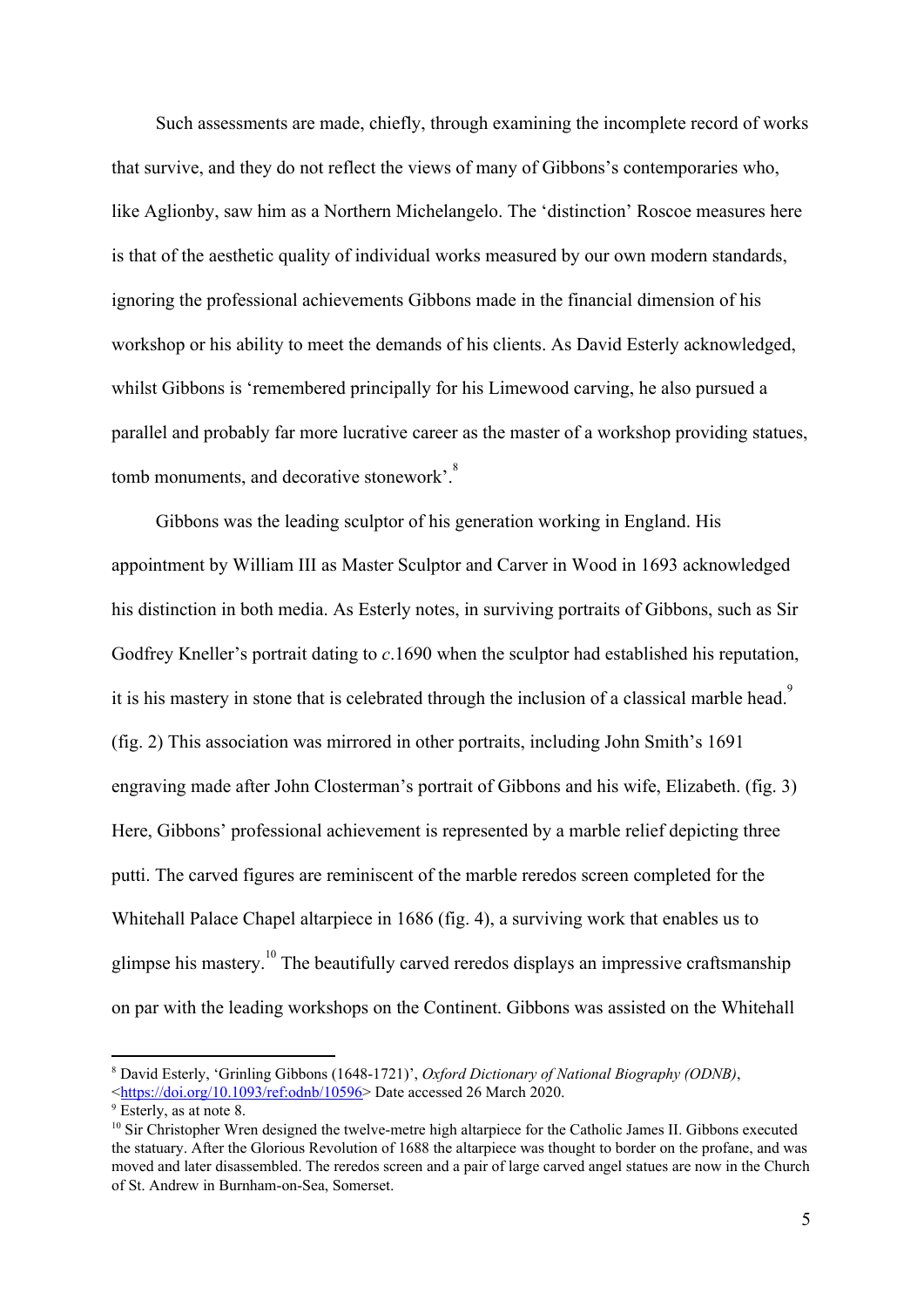project by Arnold Quellin, often suggested as the more talented sculptor in marble and as likely responsible for the higher quality statuary emanating from Gibbons' workshop. As I explore, such accounts are based in part on biased, later anecdotal records. The Closterman portrait makes clear how Gibbons actively aligned himself with marble relief carving of the style of the Whitehall altarpiece. In the image, his pose is relaxed and confident, leaning on a left arm stretched out across the top of the work; an extended index finger proudly and directly identifies the sculpted relief as his own production.

The achievement of the Whitehall altarpiece reminds us of Gibbons' work for religious settings, a topic outside the parameters of the current article, but discussed in Lucy Cutler's contribution to this special issue. However, it is worth reflecting briefly that this area is the least studied of his output, and may well prove the most important in progressing future knowledge of his work. From extensive involvement in the rebuilding and ornamentation of St. Paul's Cathedral, to fonts, organ cases and pulpits at a number of churches and royal chapels, Gibbons was at the heart of the redesign and decoration of leading religious sites during the later Stuart years.

His involvement in these sites is even more marked, and geographically extensive, when we consider his production of tomb monuments. These represent over half of his known work in stone and yet a sustained discussion of them is almost entirely absent from the scholarship.<sup>11</sup> These monuments were a constant feature of his output from  $c.1679$  to 1717, and varied in size from smaller reliefs to large architectural monuments. The recorded payments that survive range from the modest sum of £10 to the more startling figure of

<sup>11</sup> For articles on Gibbons' tomb monuments, see Kate Harris, 'A New Grinling Gibbons Document', *The Burlington Magazine*, 140.1149, 1998, pp. 829-832; Rolf Loeber, 'Arnold Quellin's and Grinling Gibbons' monuments for Anglo-Irish Patrons', *Studies*, 72.285, 1983, pp. 84-101; Edward McParland, 'A Monument by Grinling Gibbons', *Irish Arts Review Yearbook*, 10, 1994, pp. 108-109; J. D. Stewart, 'Some Unrecorded Gibbons Monuments', *The Burlington Magazine*, 105.720, 1963, pp. 124-126.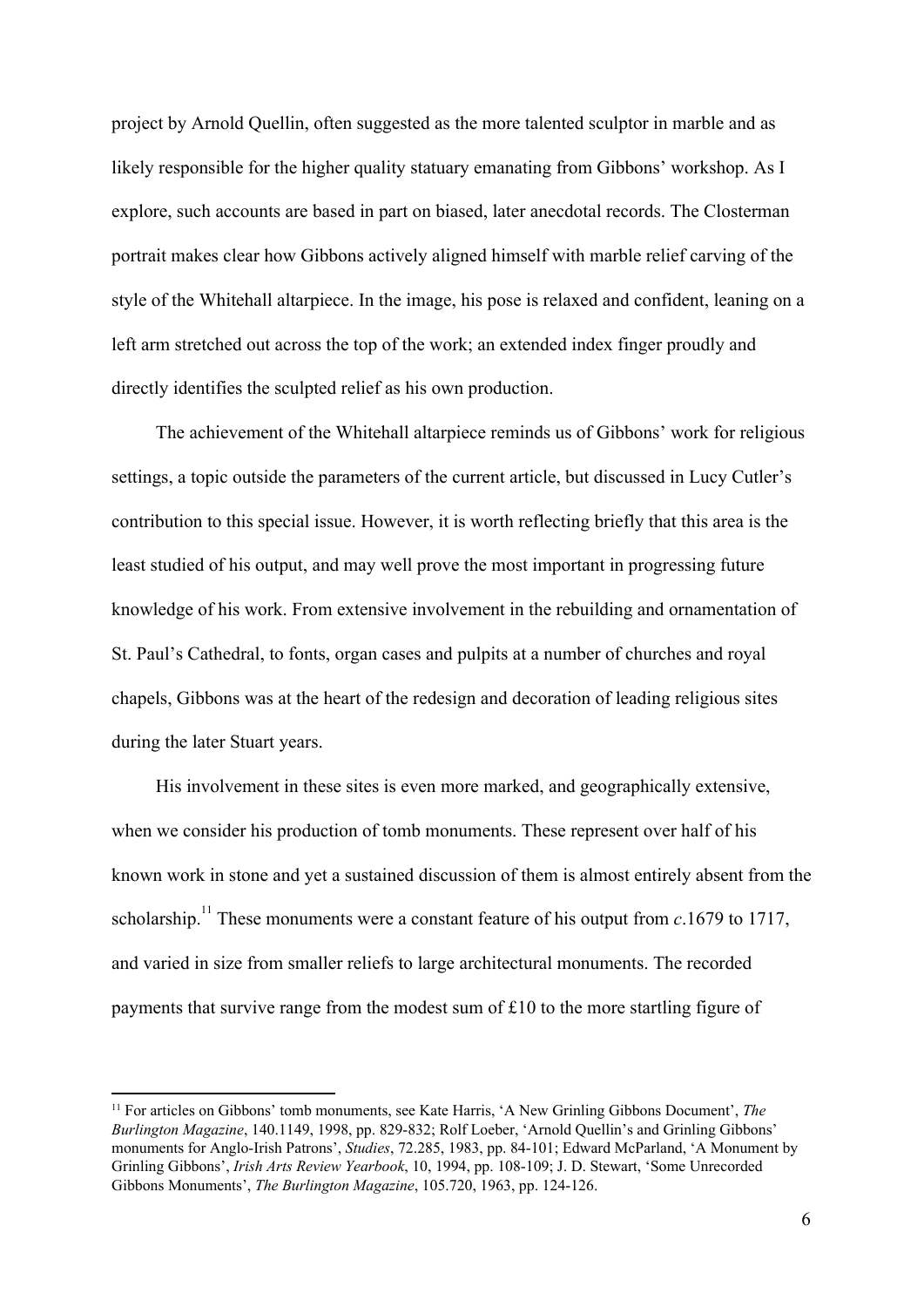£1,000 against at least three monuments.<sup>12</sup> Scholars have yet to pay any notable attention to these works that have the potential to complicate and transform current understanding of his career and output. This reflects a general lack of scholarly attention to tomb monuments of the period, despite the fact that, during this time, they represented the most important sculptural category. Indeed, in a recent attempt to rescue this medium from its current state of invisibility, Nigel Llewellyn has advocated new categories and approaches to these works, reflecting how the 'particular hybrid that we now know as the tomb or funeral monument  $[\dots]$  in terms of scale, cost, and number dominated stone sculpture at this time'.<sup>13</sup>

As I have briefly indicated, two key factors have problematised our understanding of Gibbons' statuary. The first is that of survival. Whilst his intricate Limewood carvings were produced for interior decoration, his statues were often made for outdoor display rendering them susceptible to the elements. Where these works survive, they have also largely been moved from their original position distorting their initial meanings. A key example is Gibbons' marble statue of Sir Robert Clayton made for the entrance to St. Thomas' Hospital, London, completed *c*.1701-02. (fig. 5) Gibbons was paid some £200 for this work, suggestive of its quality. But today, the once-celebrated Lord Mayor of London cuts a sad and shabby figure on the banks of the Thames. The statue has been moved from its original setting to a secluded garden on the riverbank, and is so badly eroded that all the finer detail has been lost.

 A second factor problematising our appreciation of Gibbons as a sculptor is that of attribution. He signed very few of his works in stone, making us reliant on surviving documentation and second-hand accounts to determine attribution. As Esterly again noted, these 'problems surrounding Gibbons' sculptural production are unlikely ever to be fully

 $12$  Roscoe, as at note 6, pp. 514-515.

<sup>&</sup>lt;sup>13</sup> Nigel Llewellyn, 'A Taxonomy for the Invisible: Categories for English Funeral Monuments', in Mark Hallett, Nigel Llewellyn and Martin Myrone, eds., *Court, Country, City: British Art and Architecture, 1660-1735*, New Haven: Yale, 2016, pp. 501-524; p. 502.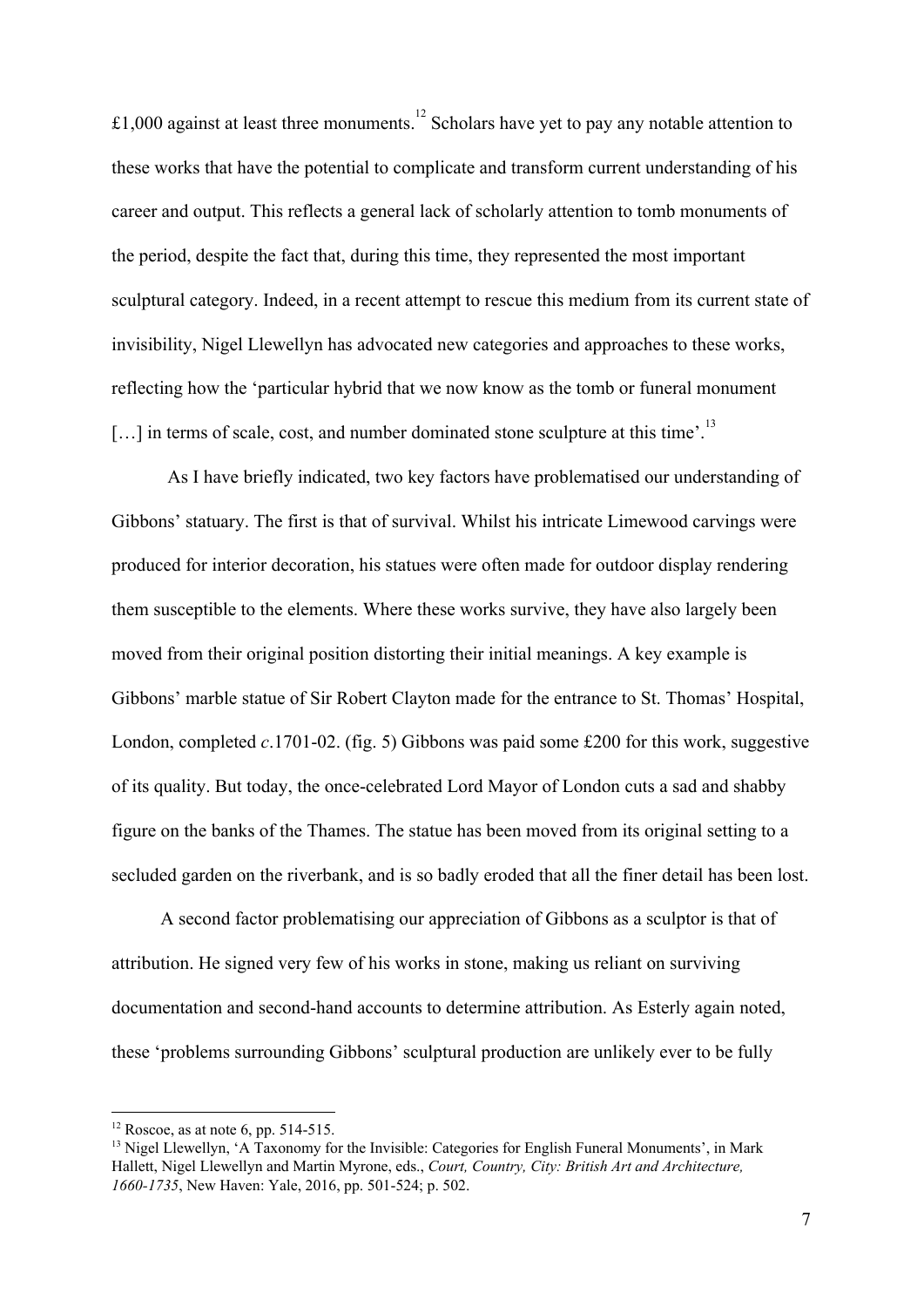resolved'.<sup>14</sup> Collaboration is also a contributing issue here, and the difficulty of determining his personal involvement with the production of individual works. For he did not work alone, and at times his workshop included up to fifty assistants.<sup>15</sup> He also collaborated with fellow sculptors on many projects, making it hard to determine individual responsibility for the various elements of a single work. Katherine Gibson has noted the detrimental effect of collaboration on Gibbons' reputation, even whilst collaborative activities of the same nature have not proven problematic to assessments of the works of his contemporaries, including Giambologna, Bernini and Quellin himself. As Gibson states, 'Gibbons, in claiming responsibility for the whole [of a work's production], was merely emulating his contemporaries on the continent. He should be allowed similar credit'.<sup>16</sup>

### **'Beyond Comparison': The Finest Statue in London**

Gibbons' statue of Charles II was an innovative work, commissioned for a recently redeveloped site. London's Tudor-built Royal Exchange had been destroyed in the Great Fire of 1666. All thirty statues from its celebrated line of kings were lost except the statue of the Exchange's founder, Sir Thomas Gresham. Plans for the City of London's reconstruction began to be offered within the week, drawn by the hands of John Evelyn, Robert Hooke, Peter Mills (the City's Surveyor), Richard Newcourt, and Sir Christopher Wren. These surviving plans remind us that the Exchange, alongside St. Paul's Cathedral, was one of two buildings perceived to lie at the heart of the destroyed city whose reconstruction was a priority.<sup>17</sup> On the 23 October 1667, Charles II visited the site and laid the first pillar of the new Exchange, an event accompanied by a celebratory meal and entertainment in a

 $14$  Esterly, as at note 8.

<sup>&</sup>lt;sup>15</sup> See Roscoe, as at note 6, p. 511.

 $16$  Gibson, as at note 3, pp. 25-26.

 $17$  See Saunders, as at note 4, pp. 121-123.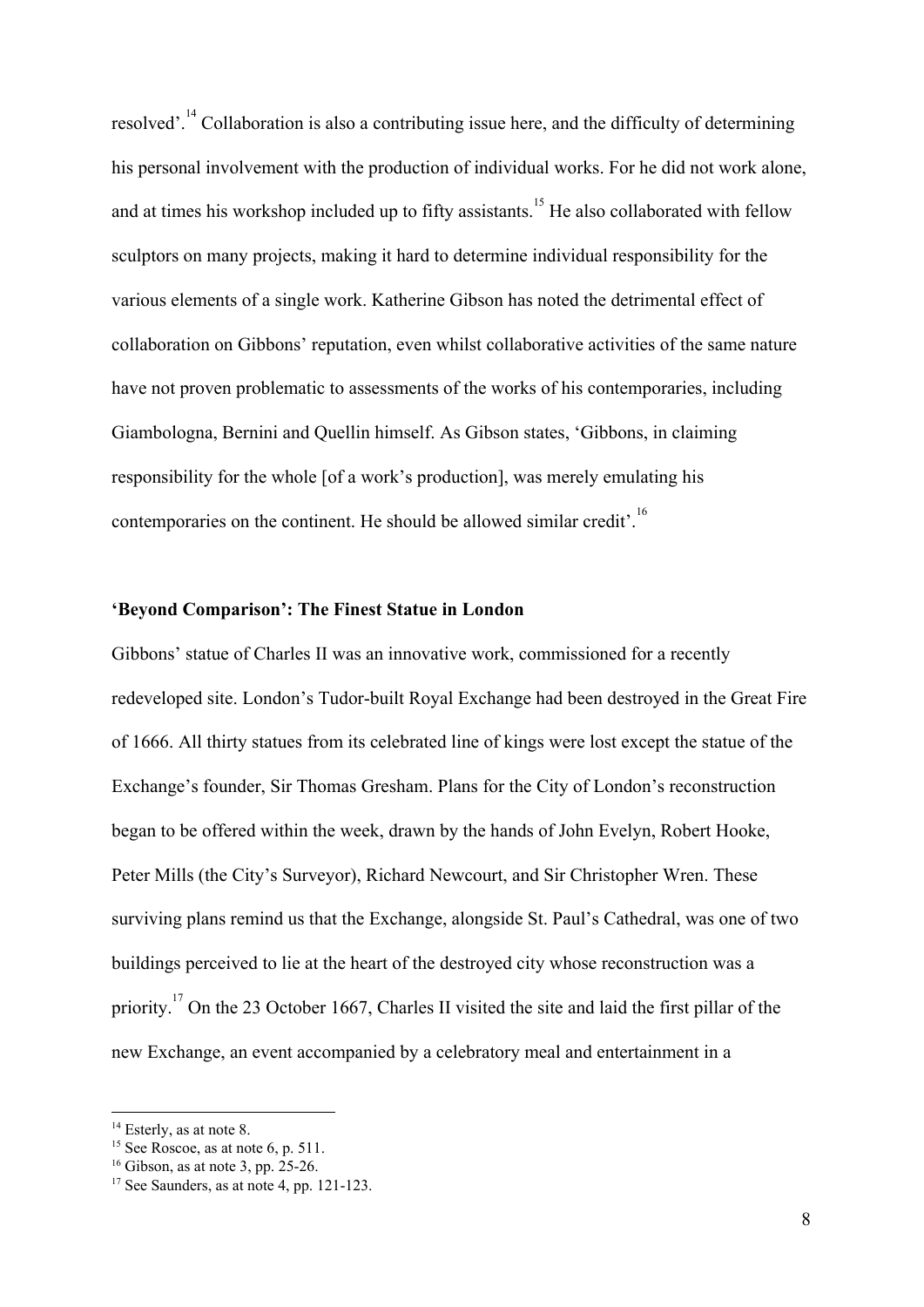purpose-built shed on site that, as Samuel Pepys records, had been 'hung with tapestry, and a canopy of state'.<sup>18</sup> The new Exchange, modelled on the original structure, was completed in two years and opened for trading on 28 September 1669.

As Gibson has shown, from the incipient moments of the Restoration royal statuary held an important public function at the Exchange. Before the new king had returned to English shores in 1660, a statue of his father had been restored to the front of the Exchange, alongside a statue of the new king commissioned by the Mercer's Company. The inscription 'AMNESTIA: OBLIVION' was inscribed on Charles II's shield, reminding all who gazed on it of the conciliatory agreement reached between the monarch and his subjects.<sup>19</sup>

Following the Great Fire, poetic responses acknowledged the important public role of the statues at the exchange:

# *within*

The *spacious distance* of the *Poles* is *seen:*

The *Kingdoms Marble Chronicle.* To *Thee*

(Great *Prince*) it shew'd thy *Royal Pedigree,*

For *three times Nine Descents.* Thy *Next,* the *Best,*

*Dislodg'd* by *Rebels,* by *Thee, repossest:*

Now, *with* the *Church* He *hugg'd,* in *Ruines* lies,

But hopes, by *Second CHARLES,* a *Second Rise.*

By *Him, You* stood, His *Name's* and *Vertue's Heir …*

Whence though the *Marble*, and the *Paint* be not,

*CHARLES* living, th' *Amnesty*'ll ne're be *forgot.*

*Gresham* the *Kings* survives. The *grateful Flame*

<sup>18</sup> Samuel Pepys, *Diary*, R. Latham and W. Matthews, eds. London, Harper Collins, 1974, 8: pp. 496-97.

 $19$  Gibson, as at note 4, pp. 144-145.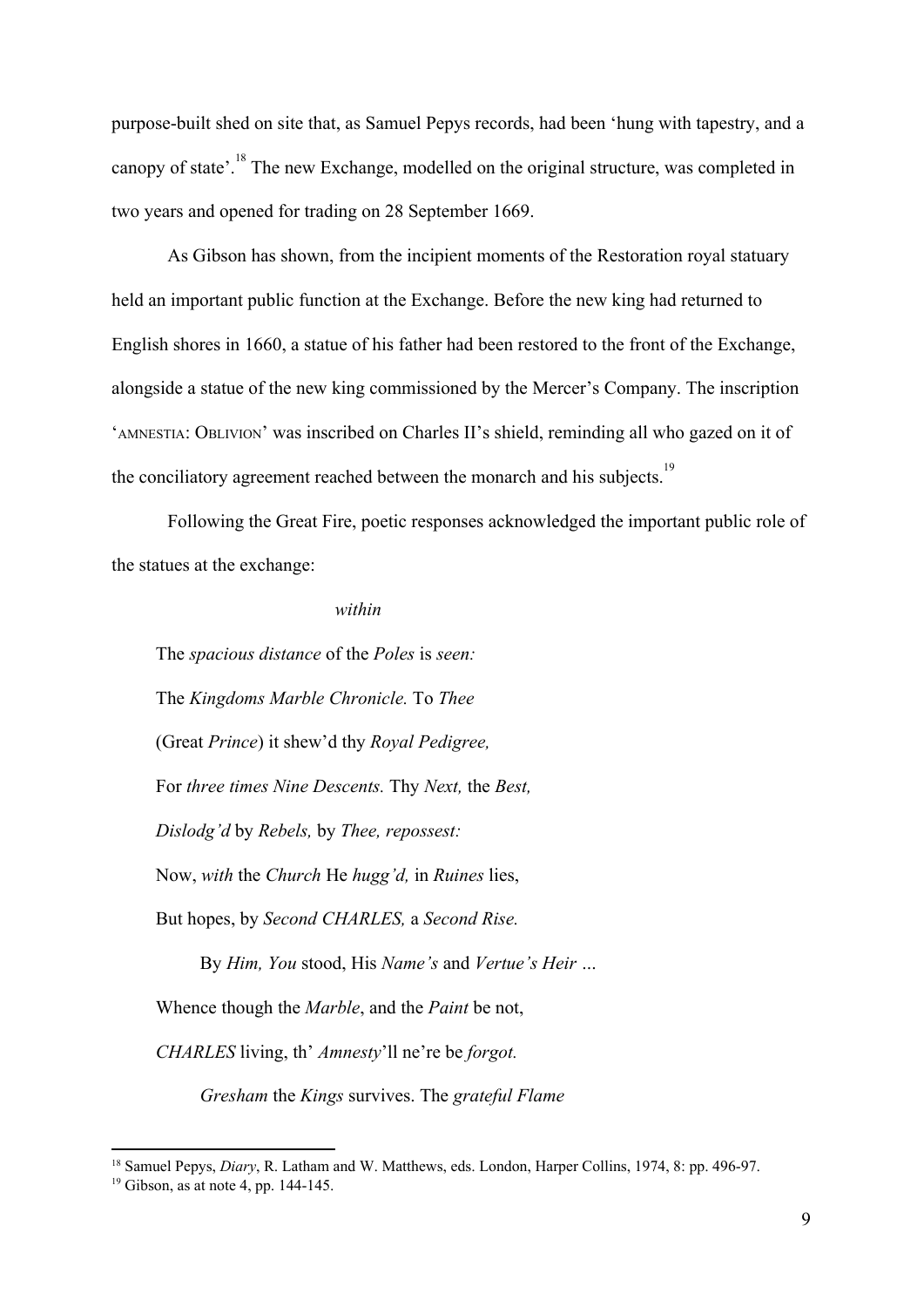The *Founder* spar'd, that would not spare *the Frame*. 20

With the Exchange razed to the ground, there were swift attempts to place statuary on the agenda. In December 1667, within two months of laying the foundation pillar of the new structure, the Mercer's Company received:

a Letter from the Right hon<sup>ble</sup> the Earl of Manchester recommending one Cajus Gabriel Cibber to the making of the Statues for the Royall Exchange and the matter in regard he hath showed his Ma<sup>ty</sup> some Modellos which have been well liked of [...]. The Committee […] acquainted him that the buisinesse of makeing the Statues is yett very remote from theire thoughts haveing the wholle Exchange to build first.<sup>21</sup>

Despite Manchester's enthusiasm, the commissioning of statuary began only once the Exchange had reopened its doors. In 1669 the Gresham Committee refused an offer from Sir Robert Vyner for an equestrian statue of Charles II for the centre of the courtyard. The Committee stated it was too large and would obscure the views through the main doors. But over a decade later, in 1682-83, they accepted an offer from the Merchant Adventurers of Hamburg for a statue of Charles to occupy this central space. The delayed commission of this work, as Christine Stevenson suggests, may have been due to the increasingly strained relationship between the monarch and the City Corporation, and the City's need to recoup royal favour by the early  $1680s$ <sup>22</sup>. The statue was raised as a very public act of

<sup>20</sup> *The Conflagration of London: Poetically Described, Both in Latin and English. The Second Edition, with large Additions*, London, S. Gellibrand, 1667, p. 22.

<sup>&</sup>lt;sup>21</sup> Cited in Gibson, as at note 4, p. 151.

 $22$  Stevenson, as at note 4, p. 60.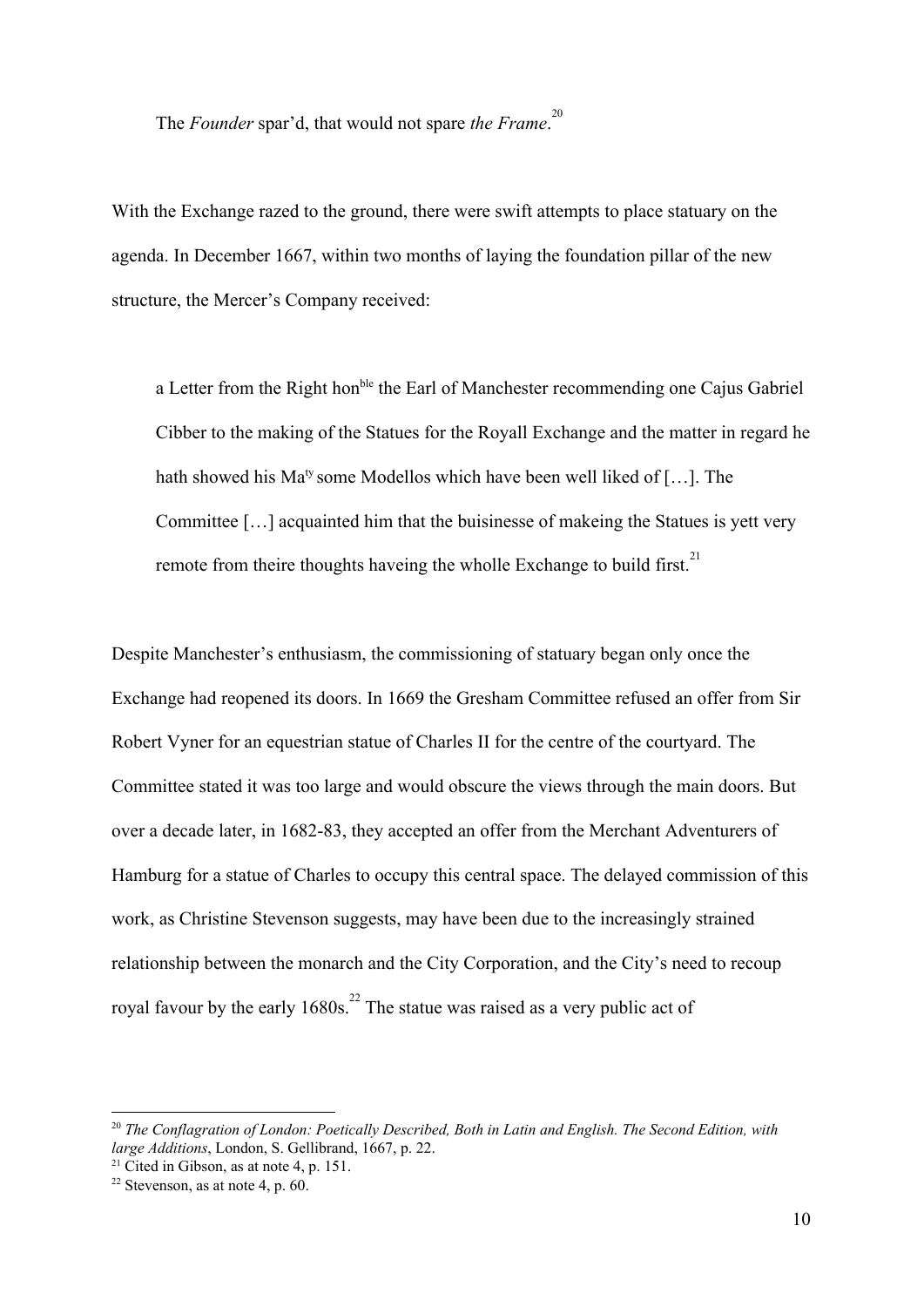acknowledgment of unspecified favours received from the king, with Gibbons receiving the commission.

Prepared over two decades, Edward Hatton's polymathic work *A New View of London* (1708) allows us to map the sculptural landscape of London at the turn of the eighteenth century and perceive the importance of Gibbons' statue within this schema. The closing two sections of *A New View* are of particular use to those interested in the public function of the Arts at this time. Hatton provides 'An Alphabetical Account of the Publick Statues in and about the City', followed by 'An Explanation of the Terms of Art used in this Treatise'.<sup>23</sup> The very need for a glossary to help contemporary readers to interpret the expanding city reminds us that this was a new and ambitious world, in which innovative styles and ideas were rapidly incorporated into the London landscape, shaping it in new ways.

Hatton's 'Alphabetical Account' reveals a series of useful insights that enable us to recover the public and social role of the City's sculpture. Reading through the eighty plus works listed we can perceive the extent to which public statuary was a key development of the last decades of the seventeenth century. As was the case at the Exchange, the Great Fire may have destroyed much of the City's medieval and Tudor statuary, making it necessary to erect an unusual number of statues in the years following the blaze. Coupled with both the extension of London to new geographical areas, and developing neo-classical tastes in architecture, stone and metal sculpture quickly became an important feature of the city, helping to project meanings onto its buildings, streets and spaces. Roman generals were raised in Lincoln's Inn Fields; classical allegories on the Old Bailey and city prisons; Cibber's two 'very lively […] Lunaticks' on the gates of Bedlam Hospital; and a curious figure of 'Secret' on the roof of Buckingham Palace. For many of his entries, Hatton provides

<sup>23</sup> Edward Hatton, *New View of London or an Ample Account of that City*, London: J. Nicholson and R. Knaplock, 1708, 2: pp. 799-813.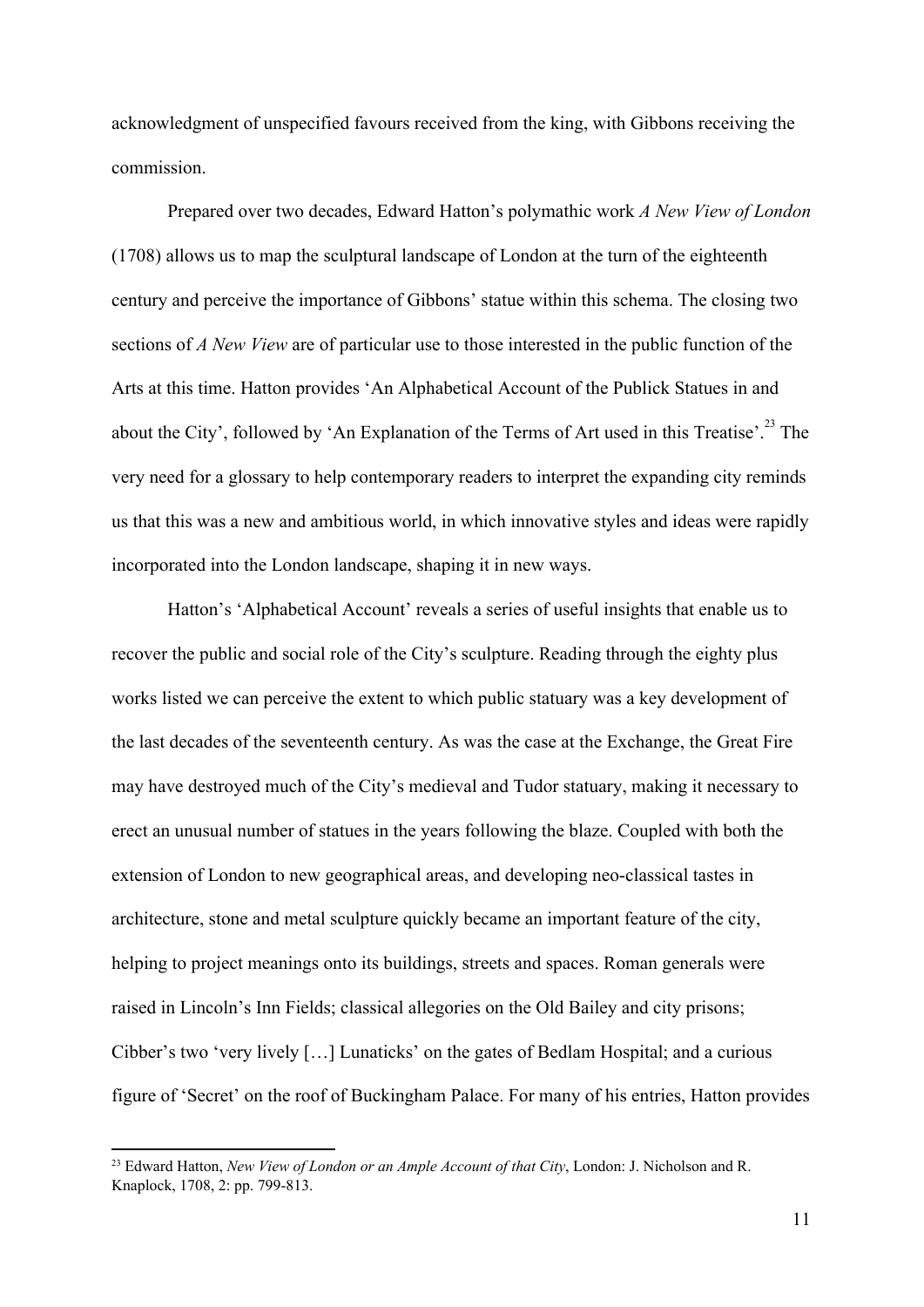the year of erection as well as the donor, enabling us to perceive the ways in which the later Stuart period turned to public sculpture as a means of demarcating London's evolving identity.

In light of the decision to retain the line of kings lost in the Great Fire, the Royal Exchange became the site with the greatest number of public statues on Hatton's list. Of these, Hatton dedicates most attention to his description of Gibbons' statue:

And the *Area* under the said Piazzas is a Pavement of White and Black Marble, but that of the rest with fine Pebble, in the Center whereof is erected on a Marble Pedestal about 8 Foot high the Statue of King *Charles* II. in *Roman* Habit; he is lively represented by the Ingenious Hand of Mr. *Gibbon* [sic], with a Battoon in his Hand looking Sd; on this side of the Pedestal under an Imperial Crown, Wings, Trumpets of Fame, Scepter and Sword, Palmbranches, &c. these words are Inscribed;

> *Carolo* II. *Cæsari Britannico Patrix Patri, Regum optimo, Clementissimo, Augustissimo Generis Humani deliciis, Utriesque fortune Victori, Pacis Europæ Arbitro, Mariam Domino ac Vindici, Societatis Mereatorum Adventur. Angliæ, Quæ per C C C C jam* [sic] *prope annos Regia benignitate floret, Fidei Intemerate & Gratitudinis æternæ*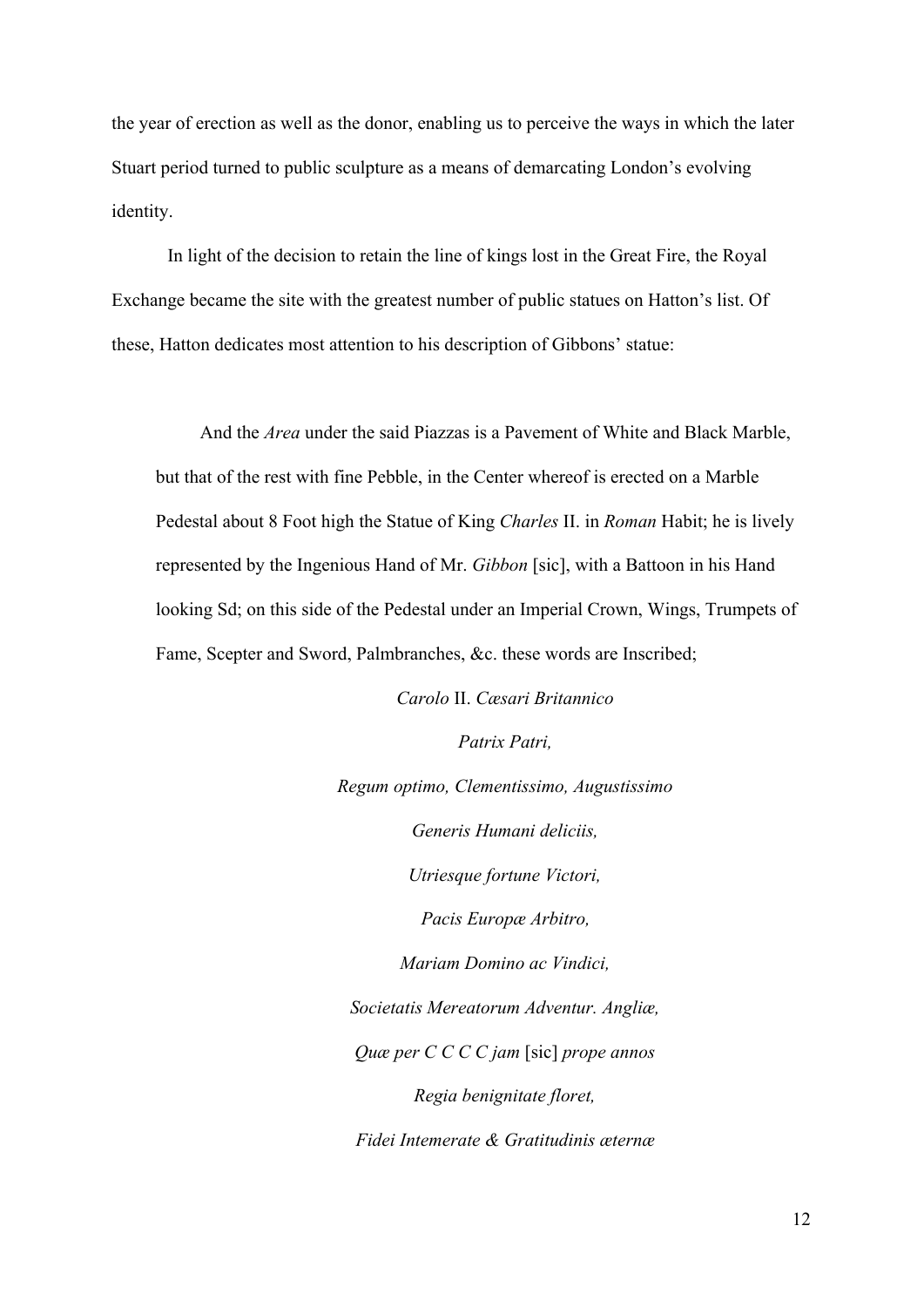#### *Hoc testimonium*

*Venerabunda posuit Anno Salutis Humane, MDCLXXXIV.*

On the W. side of the Pedestal is neatly cut in Relievo the Figure of a *Cupid* reposing his Right-hand on a Shield containing the Arms of *France* and *England* quartered, and in his Left hand a Rose.

On the N. side are the Arms of *Ireland* on a Shield supported by a Cupid. On the E. side the Arms of *Scotland*, with a Cupid holding a Thistle curiously

done (as the rest) all in Relievo. $24$ 

In his *Tour Thro' the Whole Island of Great Britain* (1725), Daniel Defoe disagreed with Hatton's view by arguing that there was no value in recording London's statuary for readers, but he did agree on the superior merits of Gibbons' statue:

It is scarce worth while to give an Account of the Statues in this City, they are neither many, or are those which are, very valuable.

The Statue of King *Charles* II. in Marble, standing in the middle of the *Royal Exchange*, is the best beyond Comparison; one of the same Prince, and his Father, standing in Two large Niches on the *South* Front of the same Building, and being bigger than the Life, are coarse Pieces compared to it.

 $24$  Ibid., pp. 616-617.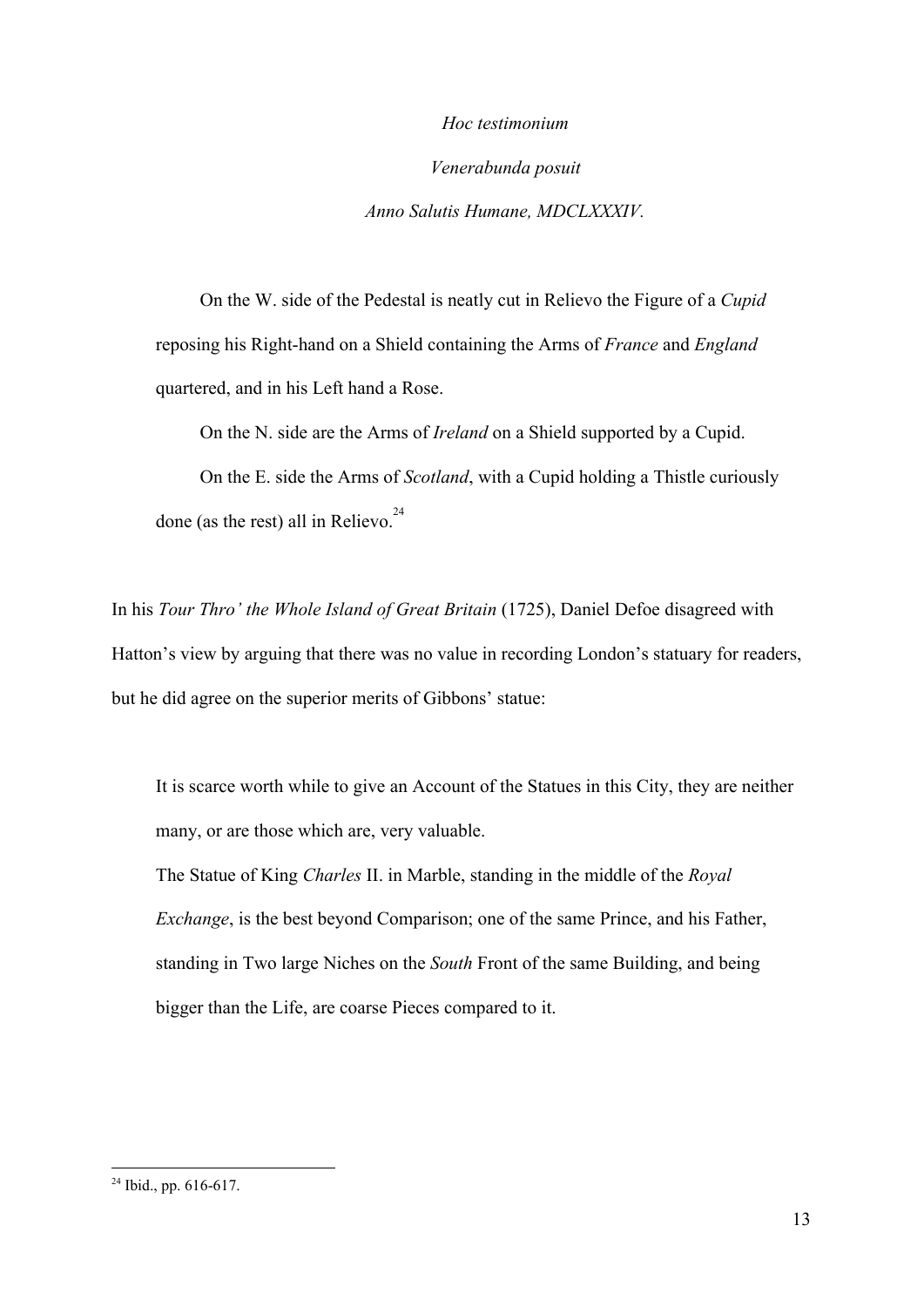The Statues of Kings and Queens, Seventeen of which are already put up in the Inside of the *Royal Exchange*, are tolerable, but all infinitely inferior to that in the middle.<sup>25</sup>

Aurelian Cook, a contemporary commentator on Charles II's reign, also noted the innovative and impressive nature of Gibbons' statue, calling it a 'most elaborate and curious Statue of him [Charles II] in Gray *Marble* […] cut by Mr. *Grinlin Gibbons* (the most Famous Statuary that *England* ever produc'd; and equal, if not superior to the best at this Time in *Europe*)'.<sup>26</sup>

In keeping with appreciative contemporary assessments of the statue's quality and importance, Gibbons was paid some £500 for the work, a far higher sum than he received for any other single figure statue. In comparison, he received £50 for stone statues of other royals made for the line of kings at the Exchange; £300 for the bronze statue of James II for Whitehall Palace; and £245 for the marble statue of Charles  $6<sup>th</sup>$  Duke of Somerset for Trinity College, Cambridge. The latter two works followed a similar design to the statue at the Exchange, and in this way further reveal the comparatively large sum that Gibbons received for the work. $27$ 

# **The Statue's Design**

Detailed accounts of the design of the Charles II statue survive in two media: print engraving and poetry. Taken together, these accounts provide an insightful means of reconstructing the statue's design, assessing its value, and recovering the cultural resonances it held for contemporaries. Our chief visual record of the statue is found in a high-quality engraving

<sup>25</sup> Daniel Defoe, *A Tour Thro' the Whole Island of Great Britain, Divided into Circuits of Journies*, London: W. Mears, 1725, 2: p. 152. Defoe references John Bushnell's surviving statues of Charles I and Charles II made for the Exchange, now housed at the Old Bailey, finding them 'coarse Pieces' in comparison to Gibbons' statue. For a discussion of Bushnell's statues see Gibson, as at note 4, pp. 148-150.

<sup>&</sup>lt;sup>26</sup> Aurelian Cook, Titus Britannicus: An Essay of History Royal: In the Life & Reign of His Late Sacred Majesty, *Charles II,* London: James Partridge, 1685, p. 464.

<sup>&</sup>lt;sup>27</sup> Roscoe, as at note 6, pp. 513, 515-16.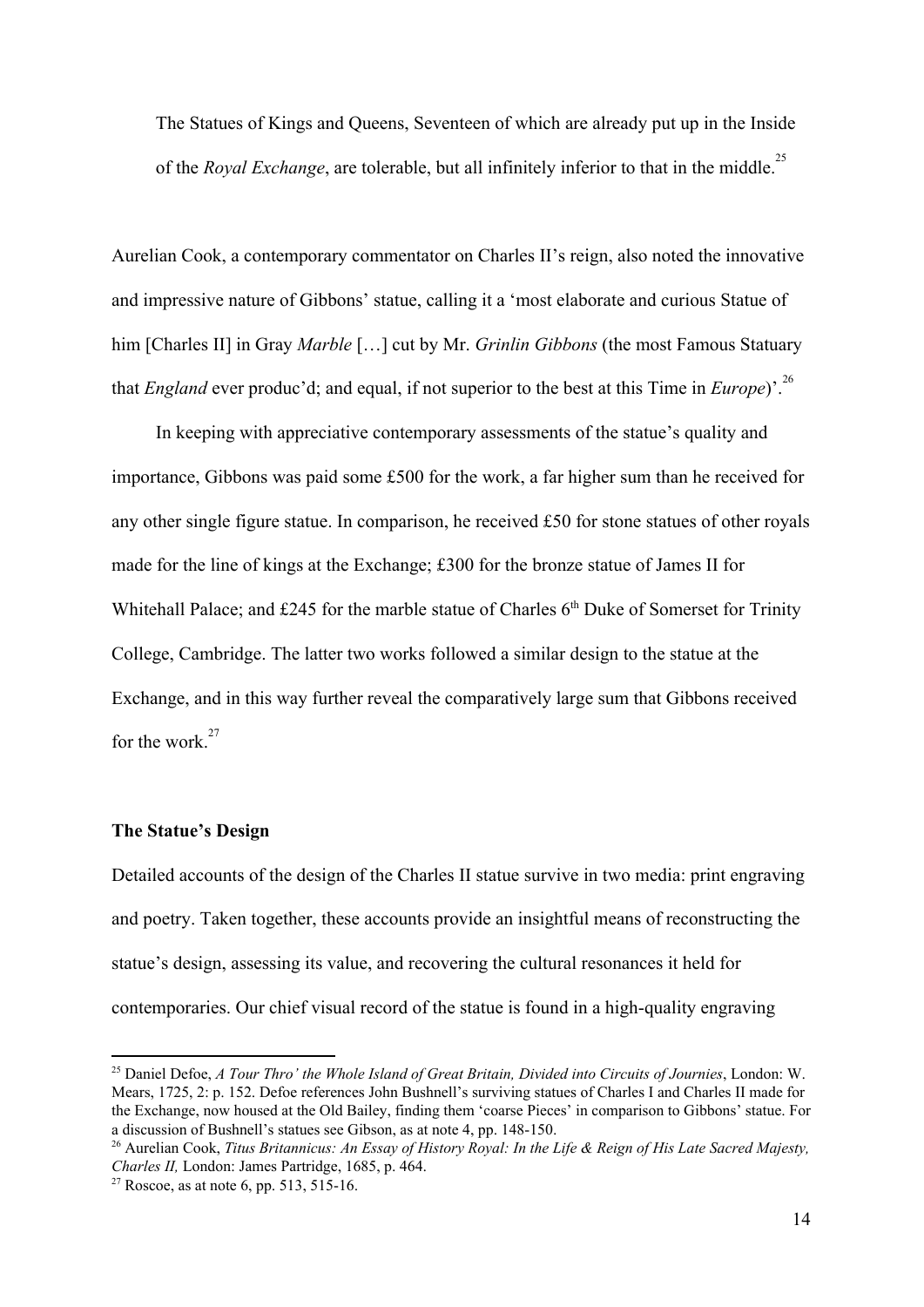produced by Peter Vanderbank in 1684. This print was advertised in *The Observator* on 12 January 1685:

The Exact draught of the Marble Statue of his Majesty in the Royall Exchange so Long Expected. Is now (by permission of Authority) finisht. Curiously Engraven by Mr Vandrebanc, and Printed on a Large Sheet of Imperiall Paper. To be Sold by Dorman Newman at the Kings-Arms in the Poultry. Price 2s 6d.<sup>28</sup>

A second state of the engraving survives (Fig. 6), including details of a new printer, 'David Mortier at ye Sign of Erasmus's head in ye Strand'. The print is highly detailed and provides a good means of recovering the work's design. Charles stands in a contrapposto pose. His right arm holds a baton behind him which points downwards, whilst his left hand sits confidently on his waist; the pose produces a pleasing symmetrical line from his left elbow down to the baton's point. This line attracts our focus, drawing our attention to the king's torso at its centre. Dressed entirely *all'antica* in classical Roman military garb, Charles's clothes are designed to accentuate the movement created through the contrapposto stance. The fish scale armour of his cuirass seems to move in ripples across his chest, tightly clinging to the outlines of his muscular torso; meanwhile his *baltea* (the straps hanging from his belt) fall away as his right thigh shifts forward. A heavily draped cloak falls down the left side of his body, hitched upon his waist by Charles's hand and revealing the hilt of a sword sheathed and otherwise hidden behind his leg. Wearing the laurels of a victor and emperor, Charles looks into the left distance, his gaze following the symmetrical line created by his baton and

<sup>28</sup> R. L'Estrange, ed., *The Observator*, 2.204, 21 January 1685, p. 2.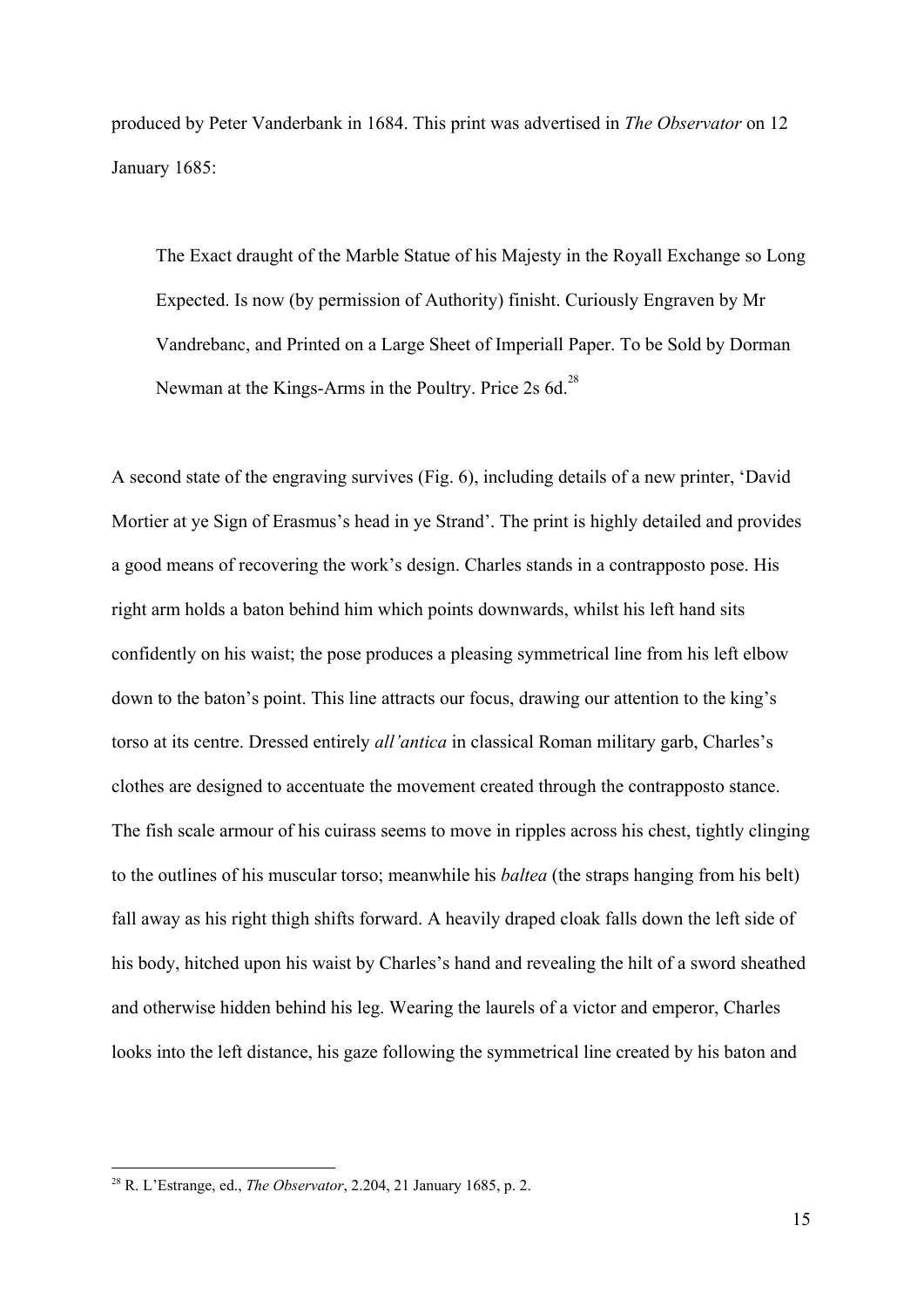right elbow. The king stands poised; at once confident and alert, powerful and ready for action.

Overall, Vanderbank's print indicates that the statue conveyed a great sense of movement and that Gibbons here mastered the contrapposto pose with which he had earlier struggled.<sup> $29$ </sup> Vanderbank does not incorporate any visual sense of the statue's setting, presenting the work as a standalone sculpture. This encourages viewers to interpret the figure as an individual object, divorcing it from the wider scheme at the Royal Exchange. Such a decision evidently enabled Vanderbank to present the statue in greater detail, untethering it from its topographical context and opening up ways of viewing and understanding it primarily as an artwork rather than as the central piece of an architectural scheme.

This was an early sculptural work to depict Charles in the guise of an emperor and it set a trend, with later Stuart and Hanoverian monarchs similarly depicted *all'antica*.<sup>30</sup> Gibbons was not, however, the first to conceive of the later Stuarts through a classical lens. Such analogies were at the heart of much of the panegyrical poetry written to welcome the Restoration, and remained an important motif through Charles's reign, evident in diverse forms from architecture to drama, and from portraiture to translation. Gibbons was, however, at the forefront of those making this analogy through sculpture.<sup>31</sup>

In executing his design, he complemented an earlier work, his equestrian portrait of the king commissioned for the Upper Ward at Windsor Castle (fig. 7), cast in bronze by

<sup>30</sup> See Charlotte Chastel-Rousseau, 'Royal Public Statues and the Legitimisation of the Dynasty of Hanover in Georgian Britain, 1714-1760', in Urszula Szulakowska and Peter Martyn, eds., *Power and Persuasion: Sculpture in its Rhetorical Contexts*, Warsaw, Instytut Sztuki PAN, 2004, pp. 99-112.

 $29$  For example, see Gibbons' marble statue of Charles Seymour, sixth Duke of Somerset (1691) at the Wren Library, Trinity College, Cambridge. For a brief discussion, see Esterley, as at note 3, p. 210.

<sup>&</sup>lt;sup>31</sup> In her survey of the roman dress in art of this period, Diane de Marly notes that the 'use of the Roman military habit in portrait sculpture became established before it was in portrait painting' (444). This reflects the position in England, where Gibbons was ahead of contemporary artists in adopting this dress ('The Establishment of Roman Dress in Seventeenth-Century Portraiture', *The Burlington Magazine*, 117.868, 1975, pp. 442-451.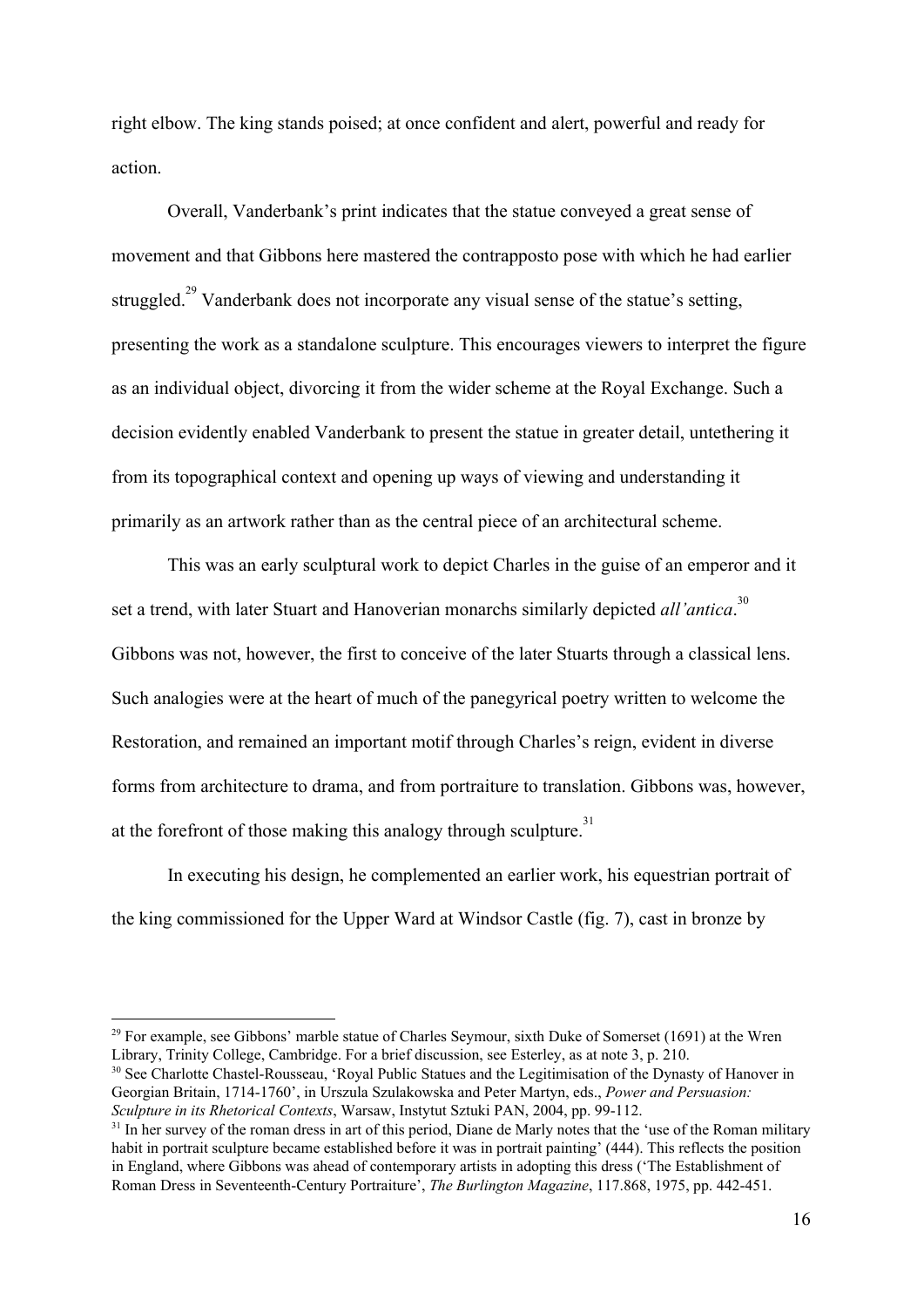Josias Ibach in 1679.<sup>32</sup> The king himself chose its accurate Roman dress, giving Gibbons the license to exploit the classical guise more fully with his subsequent statue for the Royal Exchange. The design for both works proved so innovative because he removed all the symbolic markers that would position Charles in the present moment. The trappings of Restoration royalty so standard in court portraiture of the period – wigs, lace, fur, silk, jewels, bows – are absent. This is a statue that promotes the idea of Charles as a timeless emperor, looking back to, and claiming a place within, classical tradition. One of the most striking decisions Gibbons took in both designs was to remove Charles' wig and, indeed, so many of his clothes, allowing us to see much of the king's naked body. In comparison, contemporary statues of Louis XIV in Roman habit saw the French monarch keep his wig on.<sup>33</sup> Indeed, the potentially scandalous nature of this design was not lost on contemporaries. In 1696 Dr. Martin Lister recalled how:

I remember I was at the Levee of King Charles the Second, when 3 Models were brought him, to choose one of, in order to make his statue for the Court at Windsor; he chose the Roman Emperours Dress, and caused it also to be executed in that other erected for him in the Old Exchange in London[…]. Now I appeal to all mankind, whether in representing a living Prince now-a-days these Naked Arms and Legs are decent, and whether there is not a barbarity very displeasing in it.<sup>34</sup>

<sup>&</sup>lt;sup>32</sup> This statue was erected some years prior to the equestrian portraits of Louis XIV that were produced as part of a propagandistic statue campaign of 1685-6. In the equestrian portraits produced of Louis XIV, the king is dressed *all'antica* but wears a contemporary 17th-century wig.

<sup>33</sup> See de Marly, as at note 31, p. 449.

<sup>34</sup> Martin Lister, *A Journey to Paris in the Year 1698*, London, J. Tonson, 1699, pp. 27-28.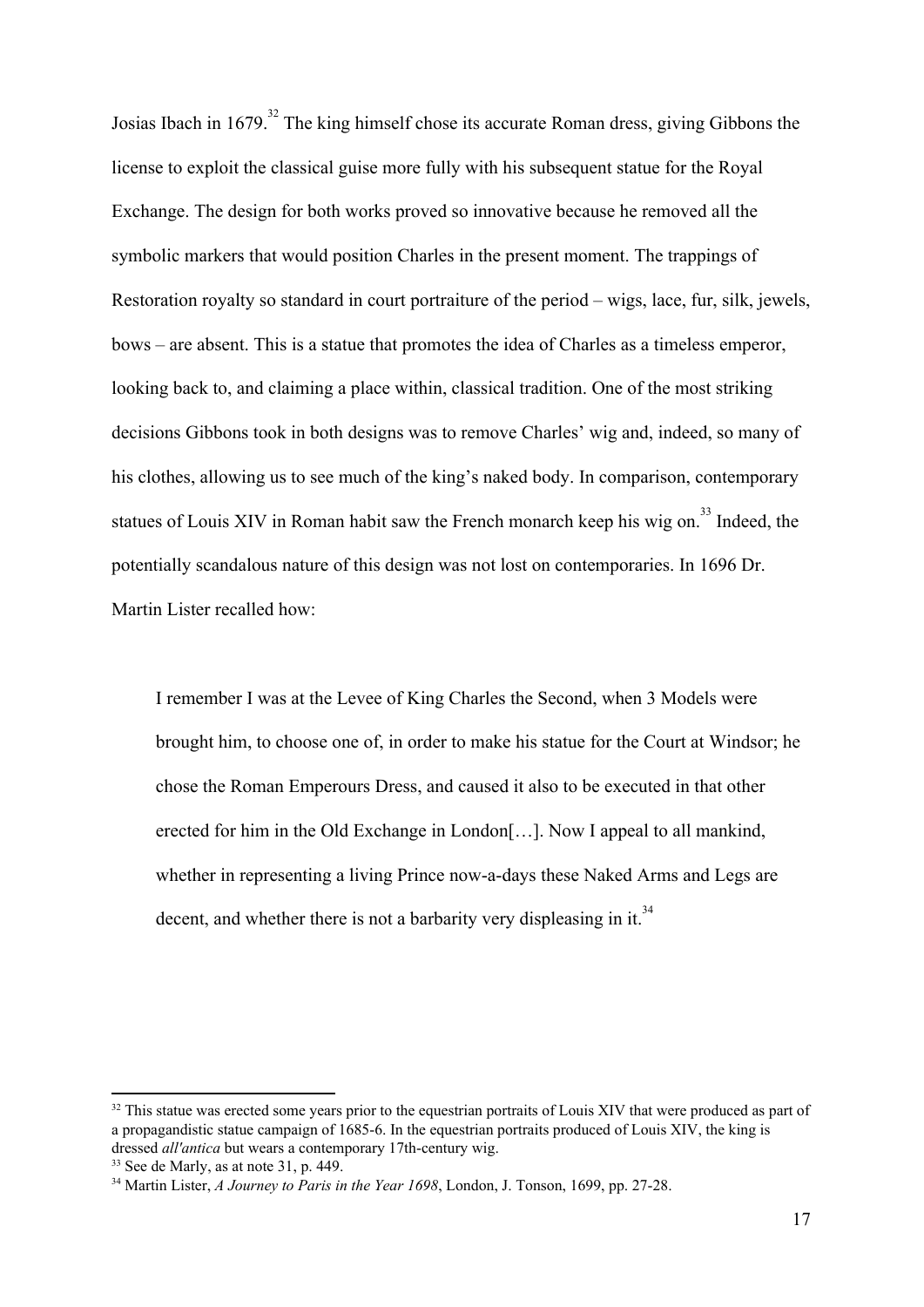Certainly, in Vanderbank's print the fish scale armour cuirass covering Charles's chest is barely there, translucent to the eye and indicating that he needs little physical protection. The king's rippling cloak mirrors and only accentuates the tightly drawn muscles that create the contours of every part of his body. The sculpture seems to invite its viewers to reach out and touch those muscles, to feel the curving planes of the work, and, in so doing, it presents the sheer sensuality of the king at the same as it stresses his powerful masculinity. We can only presume that Charles's delight in the design outshone Lister's more puritan disapproval.

With his design, Gibbons had found a formula that clearly pleased its royal subject. Orders for further statues followed, including a similar statue of Charles II posing as a Roman emperor for The Figure Court at The Royal Hospital Chelsea. (fig. 8) This work is thought to have been completed around 1686, approximately two years after the statue for the Exchange, and was regilded in 2002 to replicate its original design. It is strange, perhaps, that this overtly opulent work, which must have stood out on account of its material finish, did not attract more comment from contemporaries. It may be that its position at the newly founded Chelsea Hospital, a military site well removed from the City, meant that fewer would-be commentators accessed it more readily.

A further commission for a similar work followed with the succession of James II. Gibbons' statue of the new king, originally displayed at Whitehall Palace (*c*.1686-88), is now at Trafalgar Square. (fig. 9) This work is of far superior quality to the Chelsea figure and is now seen as one of the best works to come out of Gibbons' workshop. As both statues are made of bronze they are unreliable guides for his ability to carve in stone. In executing bronze sculpture he repeatedly brought in experts to help with modelling and to undertake the actual casting process, a process not unusual at the time.<sup>35</sup> Nevertheless, the works

<sup>35</sup> See Roscoe, as at note 6, p. 513.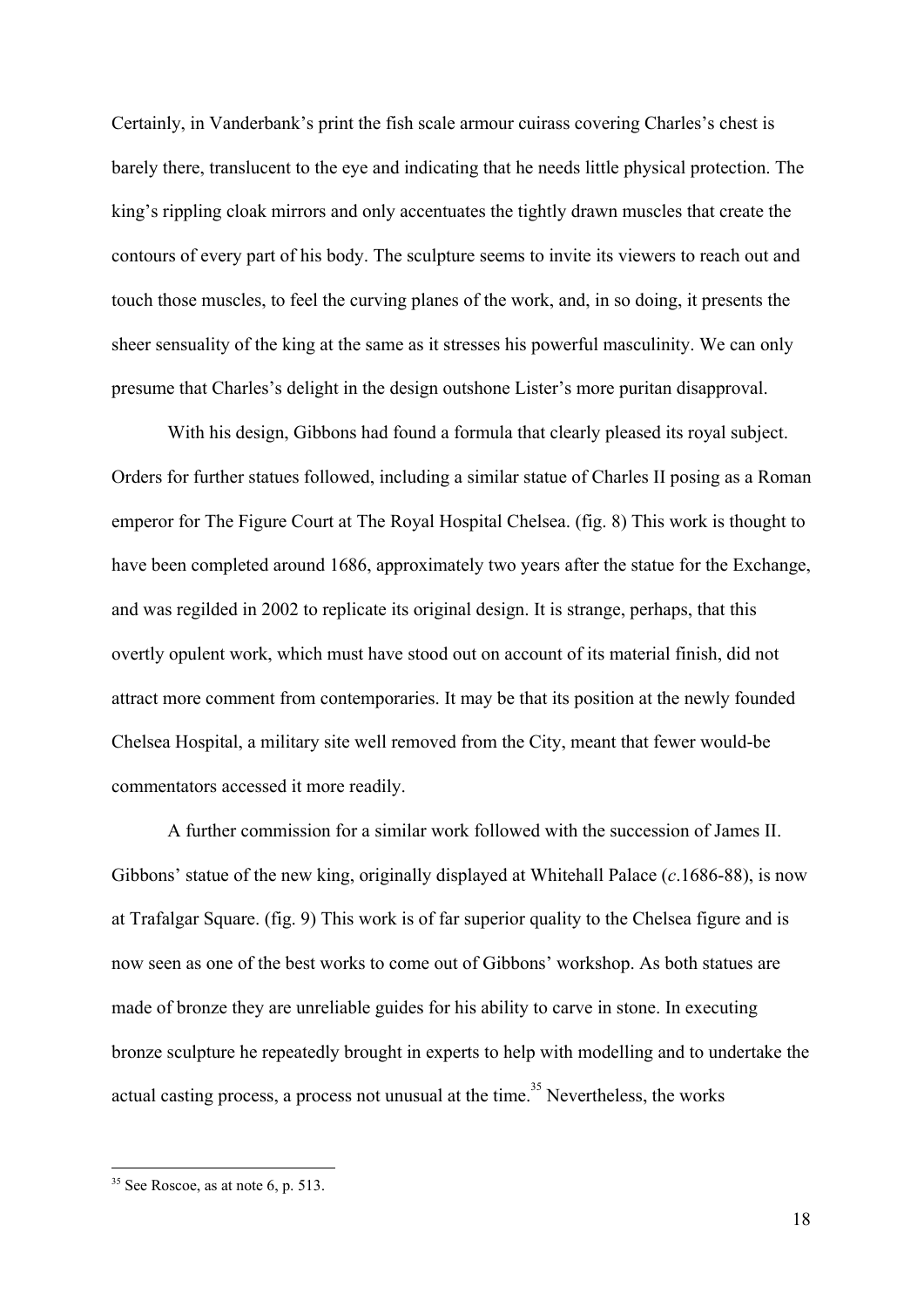demonstrate the successful formula of the design that he had masterminded, first at Windsor and subsequently at The Royal Exchange, Royal Hospital Chelsea, and Whitehall Palace.

The Vanderbank engraving is the only detailed print produced of the statue as Charles II issued a patent to protect reproduction of the work. *The London Gazette* for 12 May 1684 carried an announcement that:

His Majesty being well satisfied with the performance of Mr. Grinling Gibbons in the making His Majesties Statue lately set up in the Royal Exchange, hath been pleased to forbid all Persons to Copy the same in Graving, Etching, or in Mezza-tinto without the Approbation of the said Gibbons.<sup>36</sup>

The grant of a royal patent of this kind was highly unusual, and Gibbons' control over the reproduction of the image of his statue indicates that he likely benefitted financially from the production of Vanderbank's engraving and would have approved the print. This is not to suggest that the engraving is a perfect record of the statue's appearance since such works often took on an artistic licence. But the close link between Gibbons and this print suggests that we should see it as an authorized record of the statue's design.

The patent was not the only marker of the king's favour. The same issue of *The London Gazette* also carried an advert for a sale of art held by Gibbons and Parry Walton, Surveyor of the King's Pictures, to take place at Sir Peter Lely's former house in the Great Piazza, Covent Garden. Three days later, on 15 May, a further advert noted the sale had been moved to the Banqueting House in Whitehall, a change that can only have been granted with Charles's

<sup>36</sup> *The London Gazette*, 12 May 1684, transcribed in 'The Art World in Britain 1660 to 1735', <[http://artworld.york.ac.uk](http://artworld.york.ac.uk/)>, accessed 31 March 2020.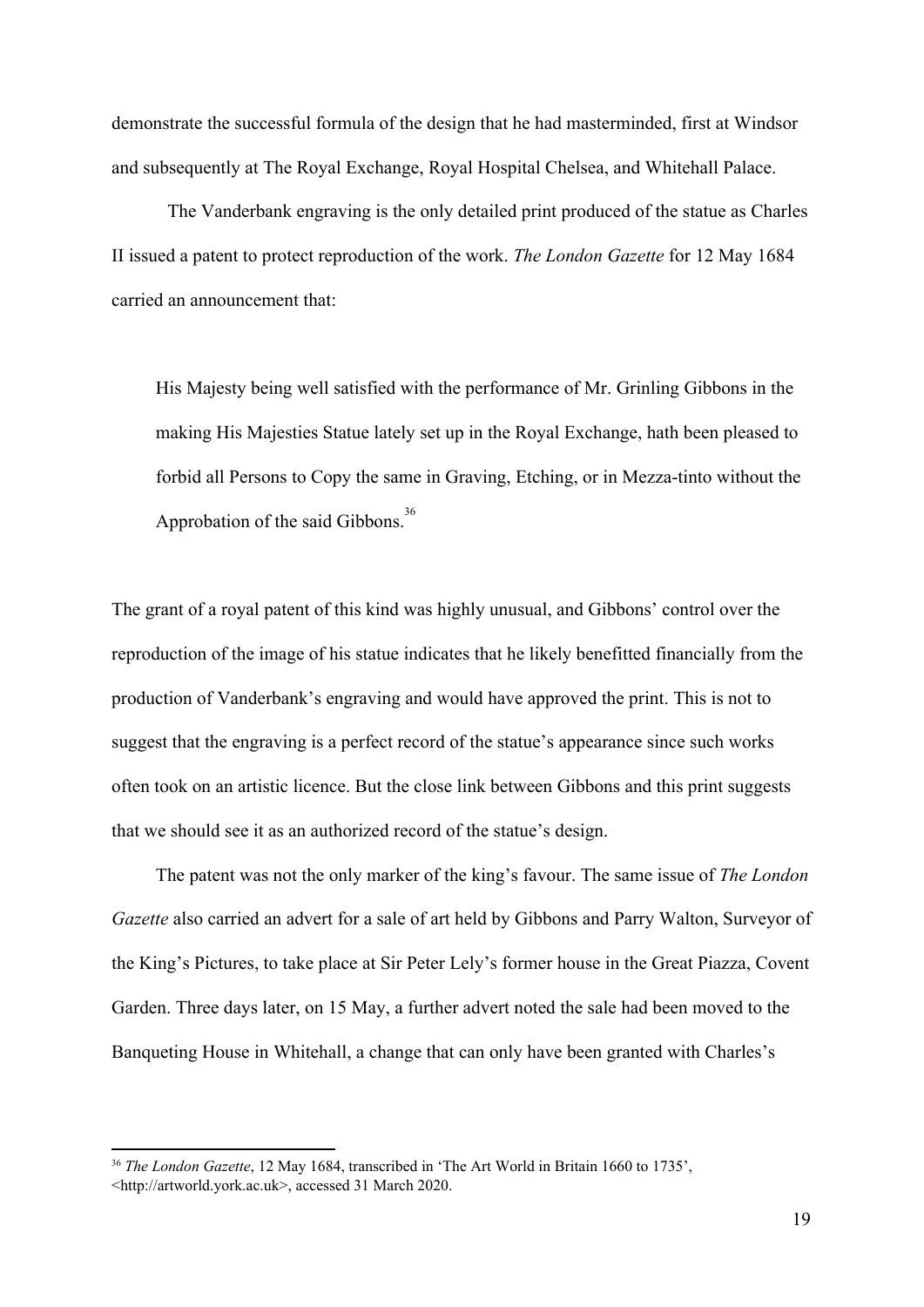permission.<sup>37</sup> Two years later, in May 1686, royal permission was granted for a further sale, organised by Gibbons and Walton, again held at the Banqueting House.<sup>38</sup>

# **Gibbons and Quellin: Questions of Collaboration**

Characteristically, much discussion about the Royal Exchange statue has turned on Gibbons' involvement in its production. Margaret Whinney thought the statue was certainly the work of Quellin. Much of her substantial entry on Gibbons in her biographically-arranged account of British sculpture involves the reattribution to Quellin of all the higher quality productions in stone bearing Gibbons' name, characterising his stone carving into a style pre- and then post-Quellin's death in 1686.<sup>39</sup> Whinney's assessment of Quellin's responsibility for these works turns chiefly upon stylistic assessments and coherencies. Such patterns are hard to assess, though, in light of the fact that, as Whinney notes, Quellin is only known to have executed one monument, the tomb of Thomas Thynne in Westminster Abbey. As further evidence of Gibbons' deficiencies as a sculptor, Whinney cites Vertue's derisive anecdotal accounts of his craftsmanship. In the 1730s Vertue suggested that the statue at the Royal Exchange was 'actually the work of Quelline' and accused Gibbons of being 'neither skilld or practized […] in Marble or Brass […] for which works he imployed the best Artists he could procure<sup>", 40</sup> But Vertue himself contradicted this account in a subsequent entry, where he went on to provide proof that Gibbons was personally at work on the Charles II statue:

<sup>&</sup>lt;sup>37</sup> The advert stated: 'His Majesty having been Graciously pleased to permit Mr. Grinling Gibbons and Mr. Parry Walton to expose to sale in the Banqueting House at Whitehall, an excellent Collection of Italian Pictures. These are to give notice, that whereas it was intended (and set forth in the last Gazette) to have been at the late dwelling House of Sir Peter Lely deceased, it is now designed to be in the said Banqueting House; and the Sale to begin upon Monday the second day of June next, at Ten a Clock in the Forenoon; where the Pictures may be seen on Thursday, Friday, and Saturday before the Sale'. *The London Gazette*, 15 May 1684; in 'The Art World in Britain 1660 to 1735', at http://artworld.york.ac.uk; accessed 31 March 2020.

<sup>38</sup> *Sale of Pictures at the Banqueting House*, 11 May 1686, transcribed in 'The Art world in Britain 1660 to 1735', as at note 36.

<sup>39</sup> Margaret Whinney, *Sculpture in Britain 1530-1830*, rev. John Physick, London, Penguin, 1988, pp. 116-129. <sup>40</sup> *Vertue Notebooks*, IV, 24, Oxford: Walpole Society, 1935-36, p. 35.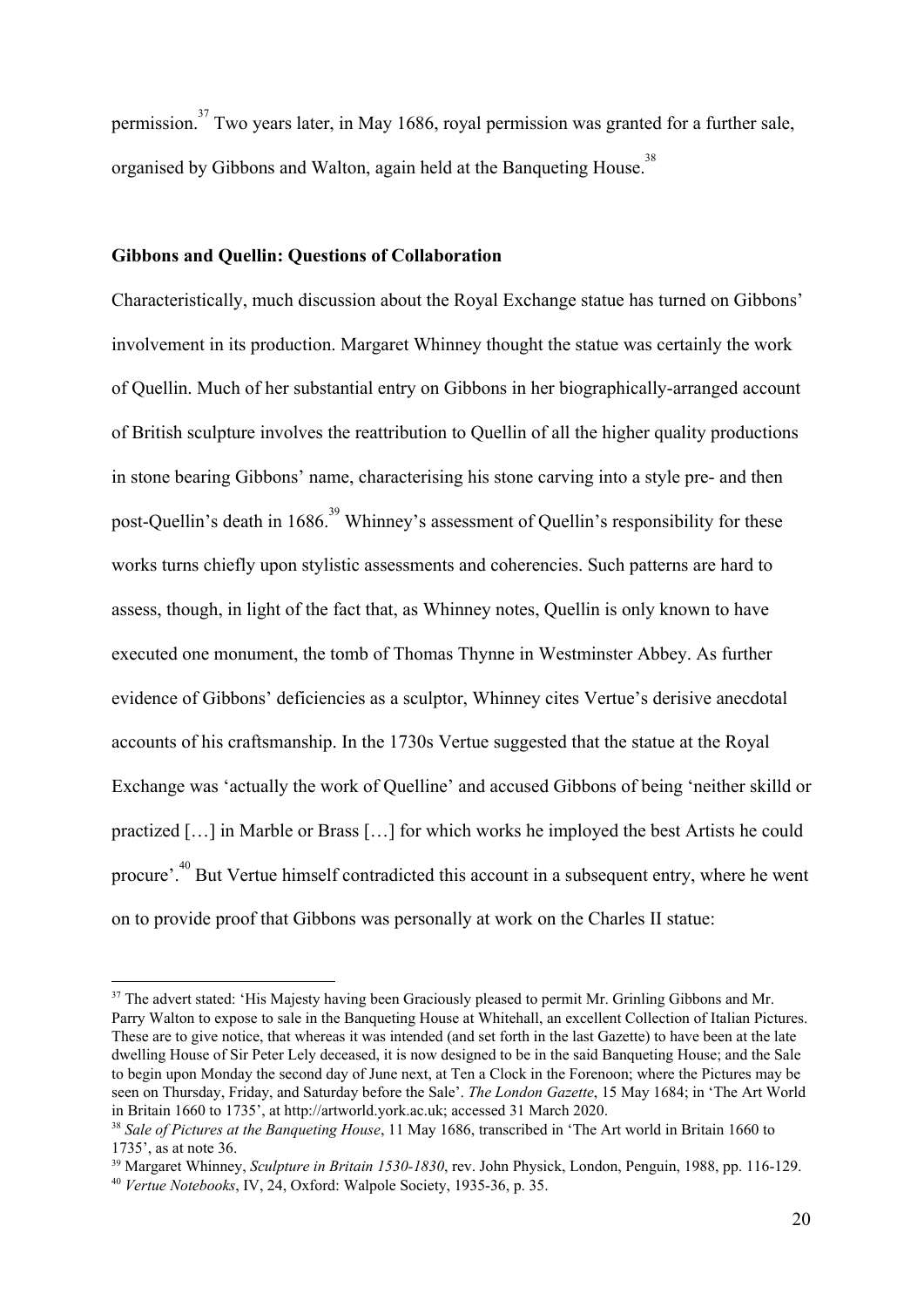upon a Certain Time King Charles ye 2d came to see a statue of marble done of himself. which Gibbons had got done. [W]hen the King was present Gibbons to shew his skill, found some small fault that wanted to be toucht, and to amuse the King took up a hammer and chisell and strikeing somewhat too hard, broke off a piece that should not have been at which the King laught at his pride & imprudent Vanity & sd could he not leave it when it was well.<sup>41</sup>

Gibson has shown that the above reference can only relate to the statue for the Royal Exchange, and that whilst Vertue's account is purposed to reveal Gibbons' deficiencies as a carver it simultaneously proves his presence on site.<sup>42</sup>

Many of the works Whinney attributed to Quellin, and which she suggested as being those 'upon which Gibbons' reputation as a sculptor chiefly rests', were produced at a time when we now know the professional partnership between the two sculptors had been legally terminated.<sup>43</sup> Roscoe has summarised the dates of this breach: 'On 25 October 1683, Gibbons' partnership with Quellin, which had terminated in May that year, was formally dissolved by a proceeding in Chancery[…]. Gibbons and Quellin came together again for a short period in 1685-6'.<sup>44</sup> The brief reunion of the sculptors was to work on the Whitehall altarpiece, and Roscoe reflects that Gibbons appears to have worked without Quellin on the bronze statues of Charles II and James II produced at this time. In light of this, Gibson has argued that the current evidence indicates that the statue for the Royal Exchange is the work

<sup>41</sup> *Vertue Notebooks*, V, 26, Oxford: Walpole Society, 1937-39, pp. 58-59.

 $42$  Gibson, as at note 4, p. 155.

 $43$  Whinney, as at note 39, p. 118.

 $44$  Roscoe, as at note 6, p. 513.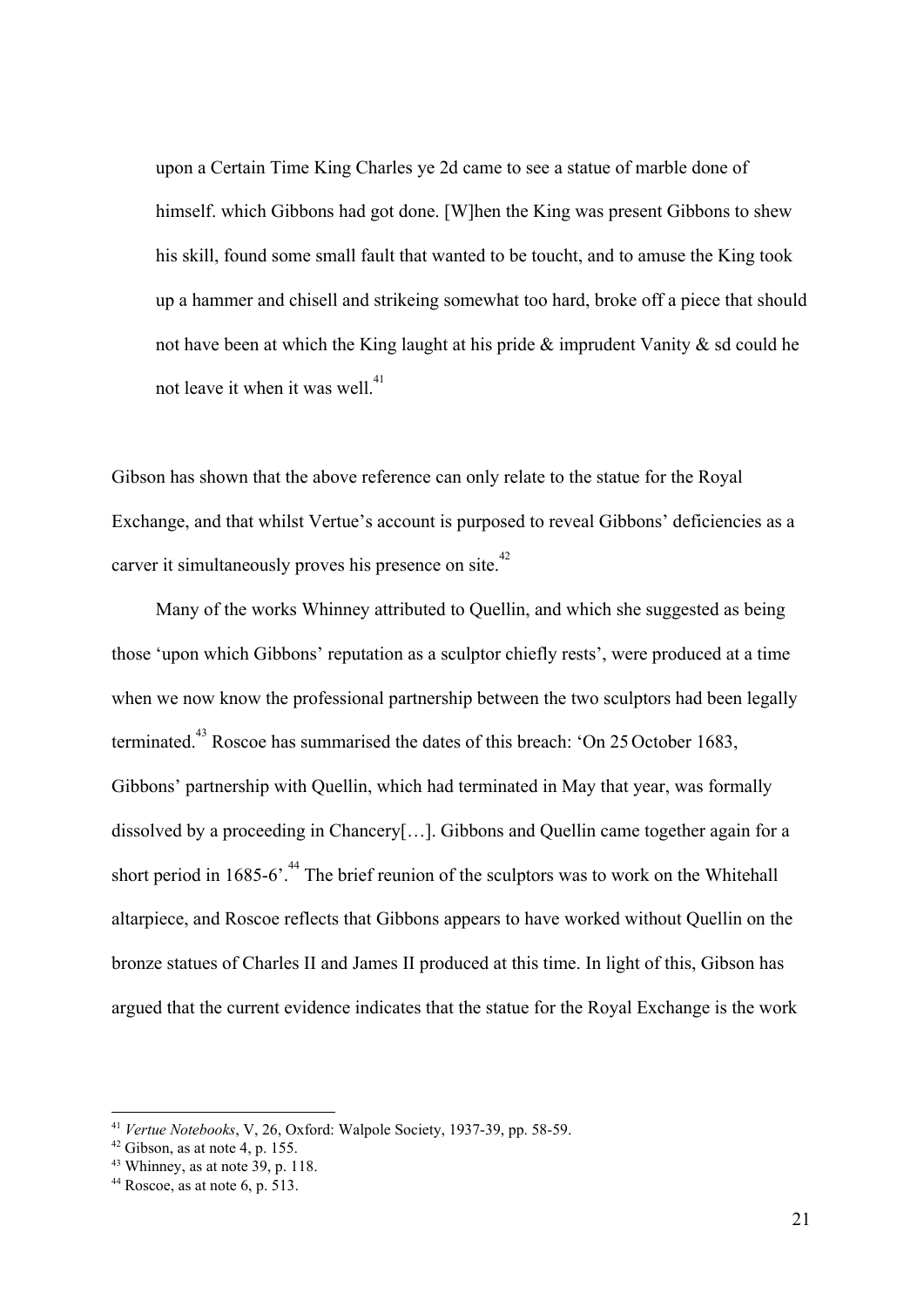of Gibbons himself, marking the 'moment in the virtuoso wood-carver's career when he first personally undertook the execution of a stone figure in the round.<sup>45</sup>

The manuscript diary of Sir Edward Deering for 11 July 1683 indicates that Gibbons had some reputation in stonework by this point. Deering was present at the levee at which Charles selected the design for the Exchange statue, and recorded how 'this day the King was pleased to see the model of [the statue for the Exchange] as it is prepared by Mr. Gibbon[s], a most famous artist in carving and eminent also for working in marble'.<sup>46</sup> Gibbons' recognised eminence as a carver in marble certainly extended to his ability to design works that spoke to the tastes of the moment. His modello for the Royal Exchange was selected over a rival design by Quellin that survives to this day, suggesting its superiority. Quellin's terracotta statuette is now in the John Soane Museum. (fig. 10) As David Green notes, it 'shows masterly handling of a majestic subject', the 'easy, relaxed pose, the folds of the cloak, the hands, the mild expression, all go to make this small work distinguished'.<sup> $47$ </sup>

# **Poetic Responses to Gibbons' 'Marble Book'**

Within months of its unveiling, three poems were published in response to Gibbons' statue. It was unprecedented that poets, at this time, should collectively respond to the erection of a public statue with such speed.<sup>48</sup> Whilst these poems may be little revered as works of great literary value, through their different interpretations of the statue they demonstrate the diverse, although consistently royalist, nationalist, and imperialist cultural and political

 $45$  Gibson, as at note 4, p. 153.

<sup>46</sup> Deering's diary is in private hands but is cited in Gunnis, as at note 6, p. 168.

<sup>47</sup> David Green, *Grinling Gibbons: His Work as Carver and Statuary 1648-1721*, London: Country Life, 1964, p. 55.

<sup>&</sup>lt;sup>48</sup> Christine Stevenson suggests that although the statue received unprecedented attention in print, this was understandable in light of the statue's position at such a prominent site. See Stevenson, as at note 4, p. 60. It is worth reflecting, however, that only one (of the three) poetic responses substantially focuses on the statue's relationship to the Exchange, and Vanderbank's print does not incorporate a sense of its geographical setting, presenting the statue as a standalone work.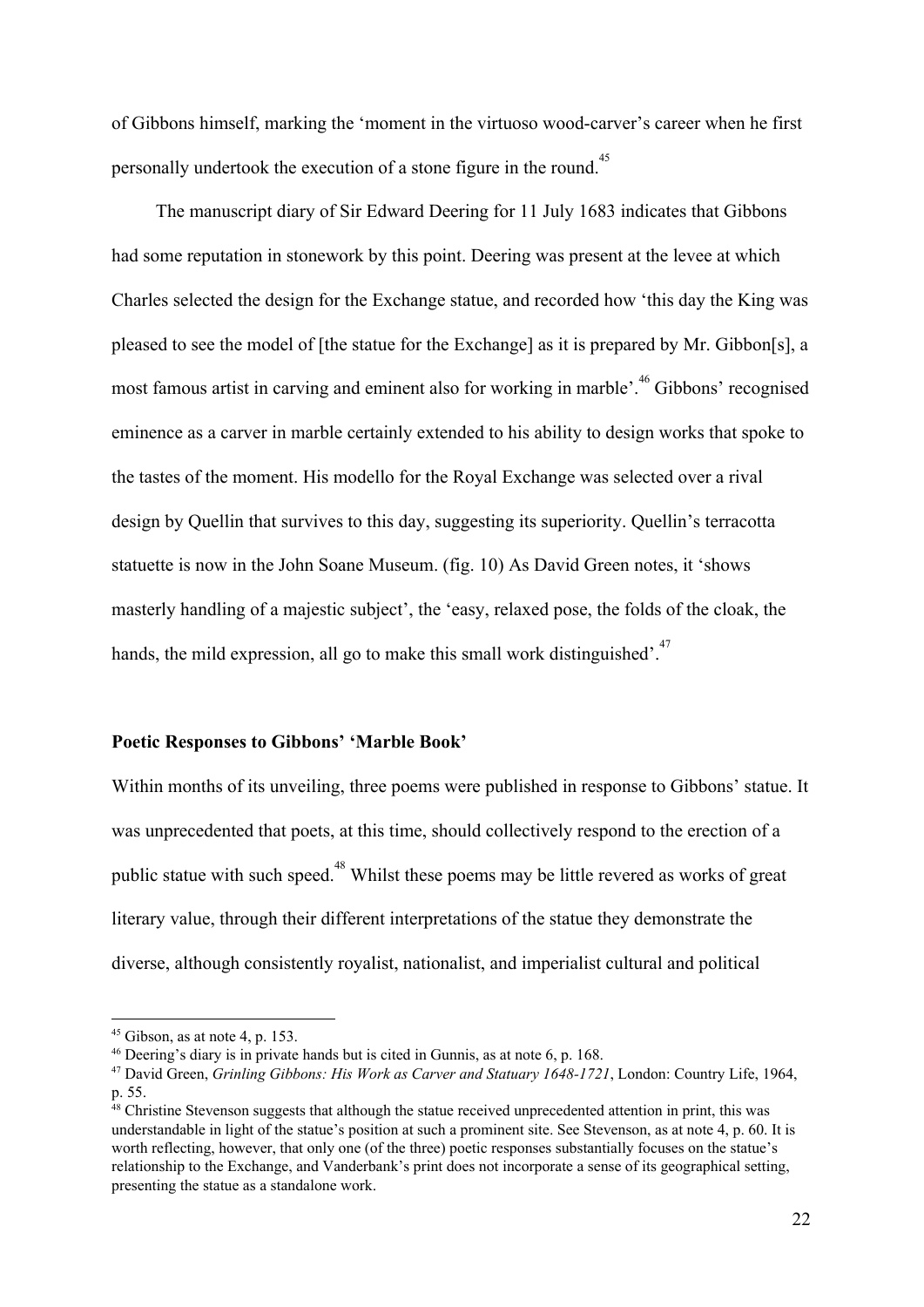meanings that Gibbons' sculpture had at this time, and provide valuable insight into how the work was viewed and understood at the time of its production. The poems figure the statue, on the one hand, as a vehicle for celebrating the sculptor's artistic skills; on the other hand, they perform very different work, turning their lens onto Charles II's relationship with his subjects to rewrite a turbulent national past into a promising political future.

For the established poet and dramatist Nahum Tate (appointed poet laureate from 1692), the statue was one that revealed Gibbons' great gift as a sculptor. 'To Mr Gibbons on his Incomparable Carved Works' (1684) marks a transitional moment in his reputation, providing a survey of his woodcarving output before turning to the production of his greatest work to date, the Royal Exchange statue of Charles II.<sup>49</sup> The poem's two-part structure reflects this transition. A first section commends Gibbons as an incomparable carver in wood, who brings fish, birds and plants to life:

With silent wonder oft have I beheld Thy Artful Works by Nature scarce excell'd, Inhabitants of Air, of Sea and Land, And all the fair Creation of thy Hand; Those Figures that when touch'd, are lifeless Wood, To sight, are Fishes sporting in a Flood … Oft from an Oaks firm Trunk with vast design Thou carv'st the curling Tendrels of the Vine, Where the resemblance to the life is such,

<sup>49</sup> Nahum Tate, 'To Mr Gibbons on his Incomparable Carved Works', *Poems Written on Several Occasions by N. Tate: The Second Edition Enlarged*, London: B. Tooke, 1684, pp. 215-6.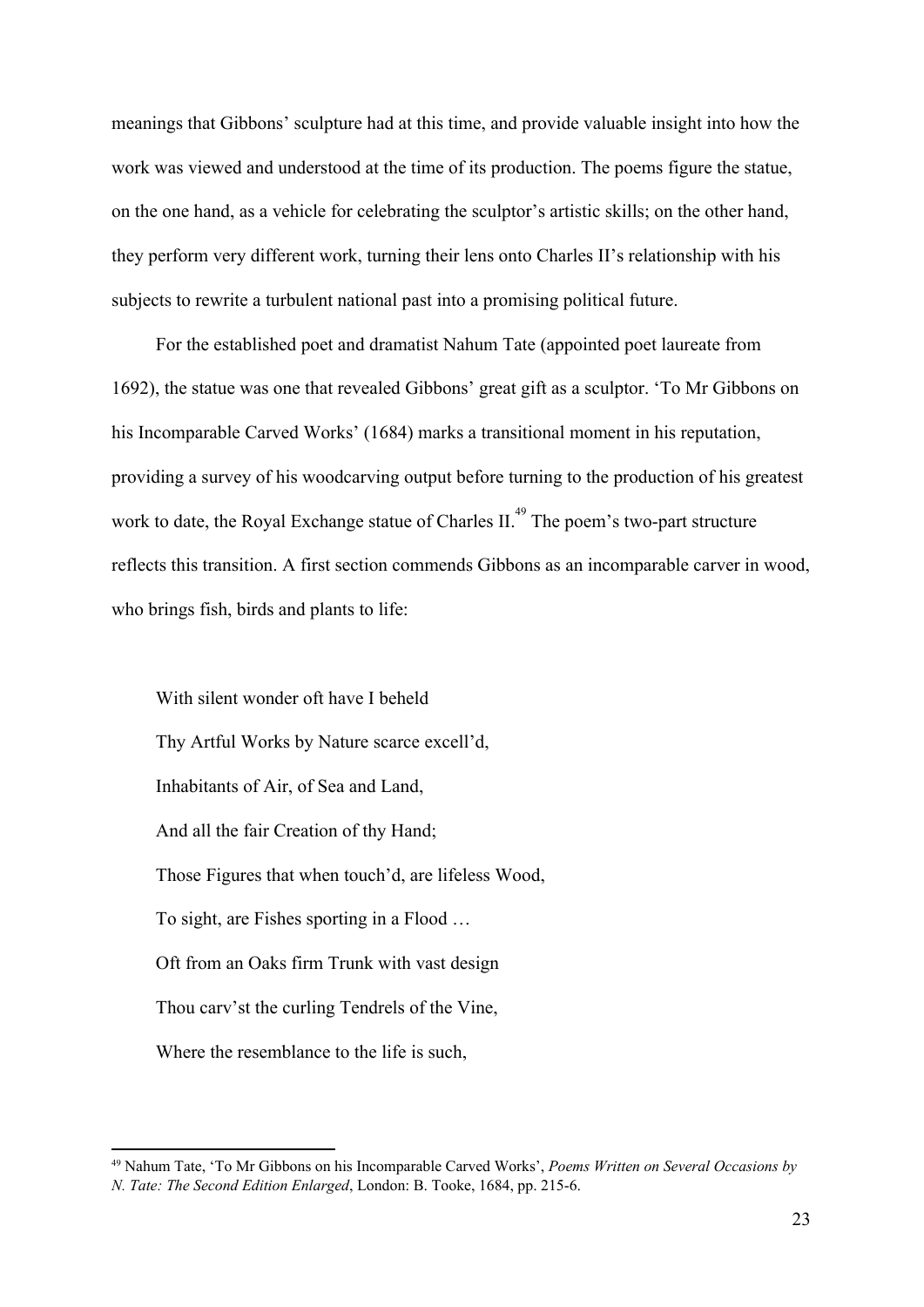The Clusters seem to bleed without a touch.<sup>50</sup>

Tate presents us with the Gibbons with whom we remain most familiar: the master carver in wood able to replicate natural bounty as interior decoration. Yet the second, concluding, section of the poem praises Gibbons in ways that feel less familiar:

Nor is the Conquest on the Marble less, The hardest Rocks thy softest Forms express. In thee *Deucalion*'s Miracle is shown While Humane-Race starts up from lifeless stone. But stay –\* What Godlike Figure do I view? Dare thy bold hand attempt th'Immortals too? 'Tis *Cesar*'s Form with such Majestick grace, As strikes a Sacred Rev'rence through the Place. What Muse great Artist can perform for thee That Right, which thou hast done to Majesty? From *Europe* thou long since the Palm hast won, But in this Piece thou hast thy self out-done.

\**The Marble Statue of his Majesty, erected in the Royal Exchange*. 51

For Tate, Gibbons' carving in stone supplants the genius of his work in wood, with the poem's concluding line revealing the statue for the Royal Exchange as his most impressive work to date. The statue is one that not only rivals, but outshines, the work of his continental peers, with Tate claiming a nationalistic pride in the way Gibbons has shifted the balance of

 $50$  Tate, as at note 49, pp. 215-6.

 $51$  Tate, as at note 49, pp. 215-6.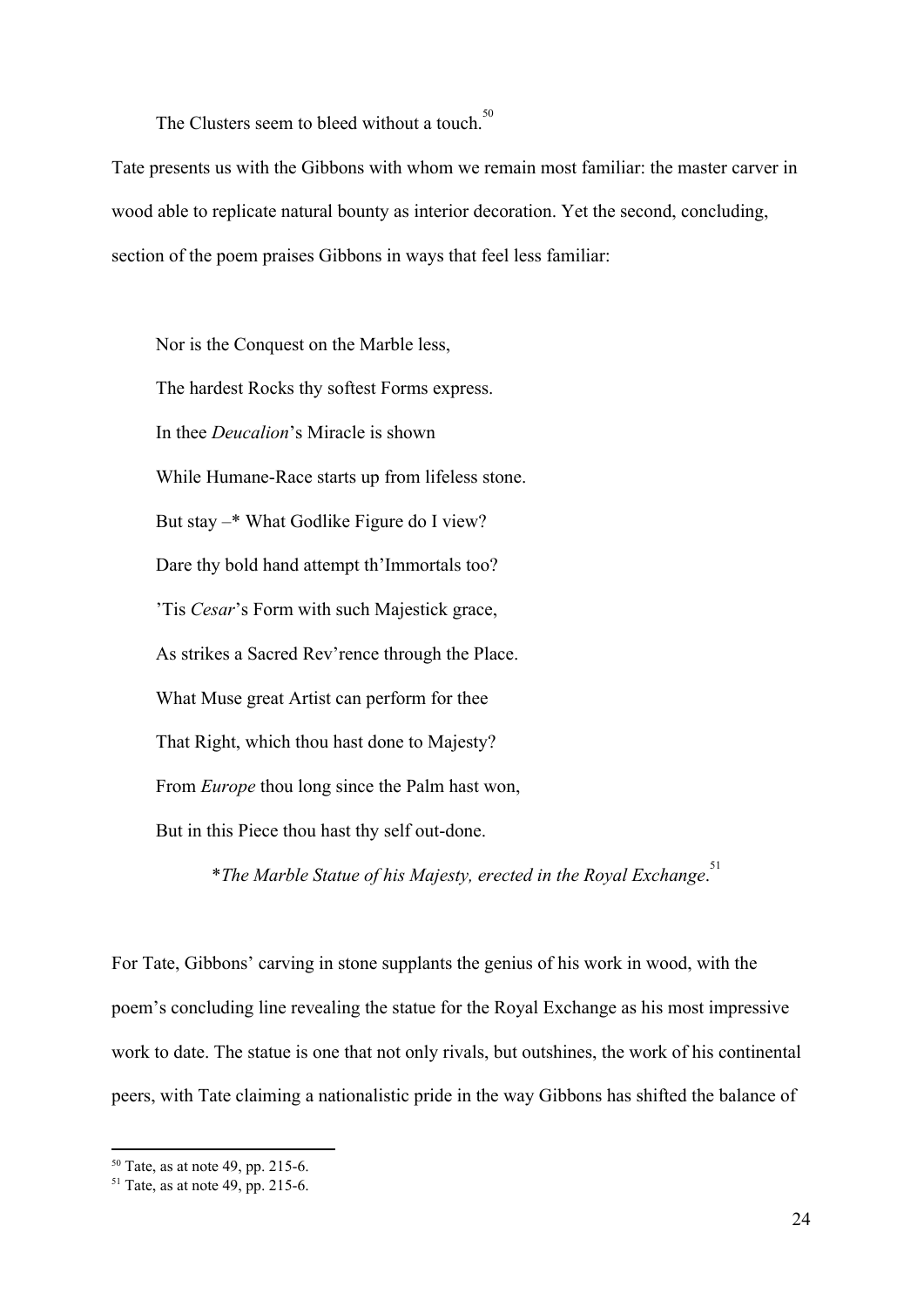sculptural achievement from Europe to England. Here, as in other poems written about the statue, his own Dutch migrant origins are ignored to make him better fit the role of the nation's leading sculptor.

A second poetic response to the statue was composed by Samuel Philipps. The poem, 'On Mr. Gibbons his Carving the Matchless Statue of the King Erected in the Middle of the Royal Exchange' (1684), appears to have been Philipps' sole foray into print. The work offers an even greater celebration of Gibbons' skill as a sculptor than in Tate's poem, and is dedicated 'To the Learned and Worthy Artist Mr. Grinsted Gibbons', opening with seven prefatory paragraphs proclaiming him as the matchless artistic genius of the age. Philipps uses the dedication to draw attention to his own artistry as a poet, forging comparisons between Gibbons' glorious skill and his own poorer lines:

SIR,

It was not out of a presumption that these poor Lines could adde any thing to the Glories you have atchieved in the carving of that Matchless Statue of his Majesty, that incited me to lay them at your feet; since you have done that in Symmetry, beyond what Verse is able to shew.<sup>52</sup>

Here Philipps invokes a hierarchical comparison across the sister Arts in which sculpture is able to produce superior monuments to poetry.<sup>53</sup> The dedication, as with the poem's content, reveals a solid knowledge of classical sculpture and it may have been this, rather than an

<sup>&</sup>lt;sup>52</sup> Samuel Philipps, *On Mr. Gibbons His Carving the Matchless Statue of the King Erected in the Middle of the Royal Exchange*, London: J. Norris, 1684, p. 1.

<sup>&</sup>lt;sup>53</sup> This was the same hierarchical comparison that Matthew Prior invoked in his later 'Ode, Humbly Inscrib'd to the Queen, on the Late Glorious Success of Her Majesty's Arms' (1706). See Claudine van Hensbergen, 'Carving a Legacy: Public Sculpture of Queen Anne, 1704-14', *Journal for Eighteenth-Century Studies*, 37.2, 2014, pp. 229-244; 229-232.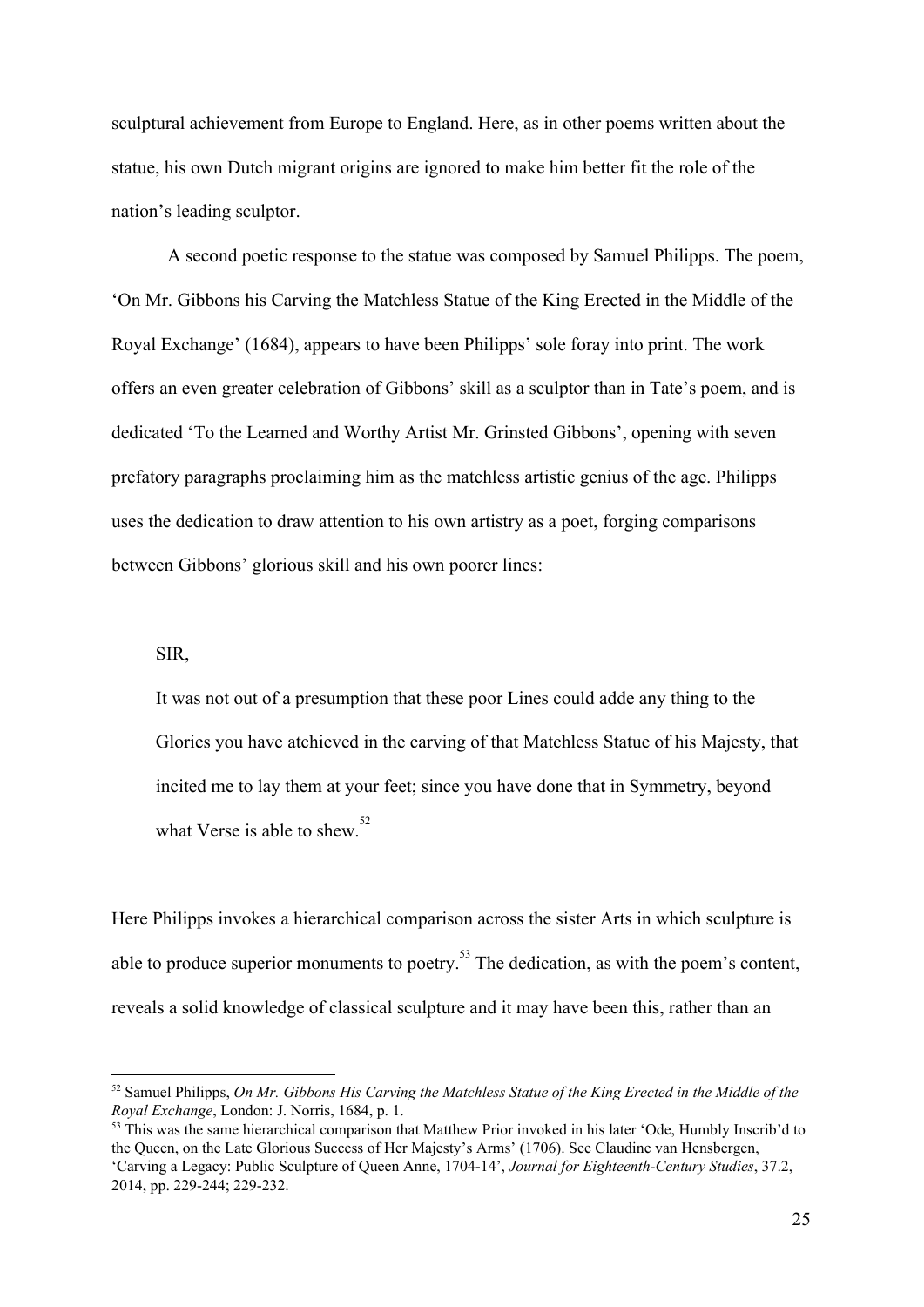affinity for verse, that drove Philipps to produce this work. He favourably compares the Royal Exchange statue to Phidias' statues of Athena at Athens (here labelled by her Roman name of Minerva) and of Zeus at Olympia (here labelled by the Roman name of Jupiter), and Gibbons' own wider artistic achievement to that of Titian. Demonstrating a knowledge of *paragone* debates about the abilities of sculpture, Philipps suggests that the work is a 'production of the Brain more than the Hand' due to its ability to move the passions of its viewers:

Thus you act the Statuary and the Orator at the same time, and write a Treatise of the Passions in a Marble-book. Speak to me that I may see thee, says the Philosopher; but, Look upon this, and it will speak to thee, says the Carver. Look upon this Royal Figure, and who will not be stedfast in his Loyalty? Look upon this, ye disobedient, and who again dare rebel? A soft, yet powerful Voice seems to issue from it, that cheerfully encourages the one, and formidably deters the other.<sup>54</sup>

In Philipps' view, Gibbons is the master sculptor able to breathe life into stone, and he uses the dedication to set up the two key themes of the poem: Gibbons as sculptural genius, and Charles's statue as a 'matchless' propagandistic work that can move the passions and thereby ensure the loyalty of his people.

The poem opens by describing the piece of white marble from which the statue was cut. Hand-selected by the sculptor from a vast range of potential stones, this is the marble whose quality and pliancy to Gibbons' tools – his 'steel' – makes possible the statue's perfection. Philipps identifies the stone selected from the store as coming from 'Deep in the Bosom of

<sup>54</sup> Philipps, as at note 51, p. 1.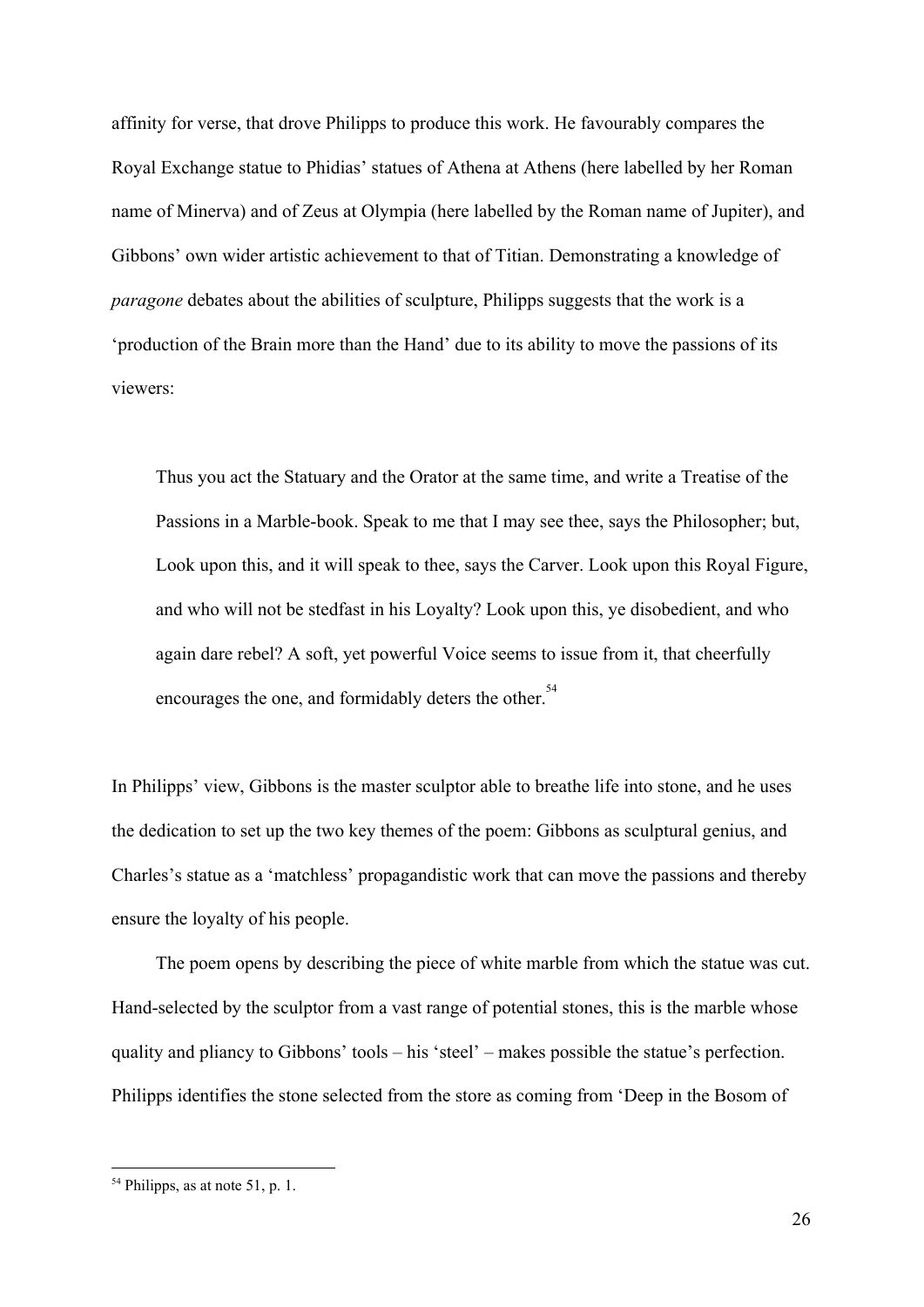the *Paphian* Isle<sup> $\cdot$ .<sup>55</sup> The specificity of Cypriot marble is interesting in light of questions about</sup> whether the stone used was marble. Indeed, Gibbons' greatest flaw in executing his design may have been his choice of material. Contemporary accounts refer to the statue's medium in various ways, most commonly as marble, but Gibson believes that the statue was likely made out of Portland stone as, by 1789, it was so weathered that the Gresham Committee commissioned a replacement copy from the sculptor John Spiller.<sup>56</sup> In his reference to Paphian marble, Philipps might then have been drawing on his own wider knowledge in a metaphorical sense, employing the reference to emphasise the classical status of the statue and its place within a tradition of works made by the Ancients; the marble metaphor was a further means of equating Gibbons with Phidias. Yet on the other hand, this seems to be an early reference to Paphian marble, a stone little used in England at this time. This suggests that Philipps was a more informed commentator than we might first imagine, raising the possibility that he may have been commenting directly, and accurately, on the material employed.

Reflecting on the development of sculpture in eighteenth-century Britain, Malcolm Baker notes that a 'familiarity with the qualities of materials and experience in assessing the ways in which these had been fashioned were commonplace in a culture in which the choice between a steadily increasing range of luxury goods involved making such discriminations'. As a result, in the 'reception of sculpture, viewing involved an awareness of making'.<sup>57</sup> In Philipps' poem we see this awareness registered in an early account deploying a wealth of

<sup>56</sup> In light of the statue's rapid deterioration, Gibson notes that the 'medium was probably Portland stone, but it was variously described as grey stone, white stone or marble'. See Gibson, as at note 4, p. 153. This replacement statue was completed in 1791 and remains at the Exchange. For details of Spiller's statue, see Phillip Ward-Jackson, *Public Sculpture of the City of London*, Liverpool: Liverpool University Press, 2003, pp. 324-5. <sup>57</sup> Malcolm Baker, *Figured in Marble: The Making and Viewing of Eighteenth-Century Sculpture,* London:

<sup>55</sup> Philipps, as at note 51, p. 3.

V&A, 2000, p. 20.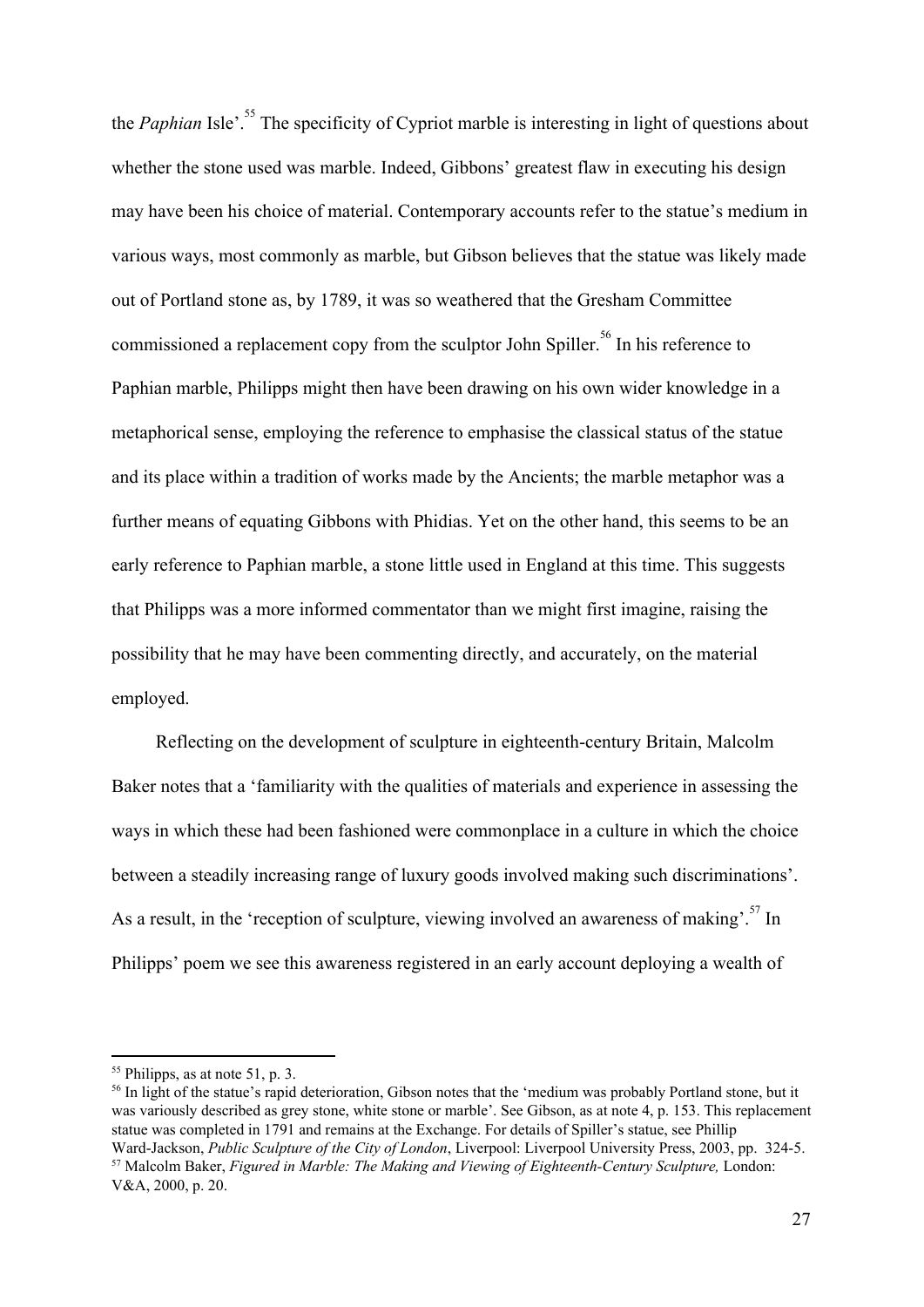technical vocabulary and in which the poet (as viewer) shows a fascinating insight into the processes of sculptural production:

Thus to himself the learned Artist spoke, And did foretell, ere once he gave a stroke. And now, as in deep Trance, or deeper Thought, He hunts the fair Idea's that are wrought Around the Cells of his well-temper'd Brain, For Figures Royal of a Noble strain … He prays his Guardian-Genius would prove kind, And Shapes Majestick offer to his mind. He heard, And skilfully did for him frame A bright Idea, and with force it came: And soon throughout its Plastick power displays, Round the whole Mass its Energy conveys. Each Joynt it works on, and each Tendon small, And guides his hand, at e'ry stroke let fall. Thus aided, as he wrought it shap'd apace, And e'ry motion have a novel Grace. From its first form still as the Marble rose And heightened up, and did fresh Airs disclose. The Artist polish'd with a trembling hand, And did in awe of the great Figure stand. In wonder wrapt at his own Products now,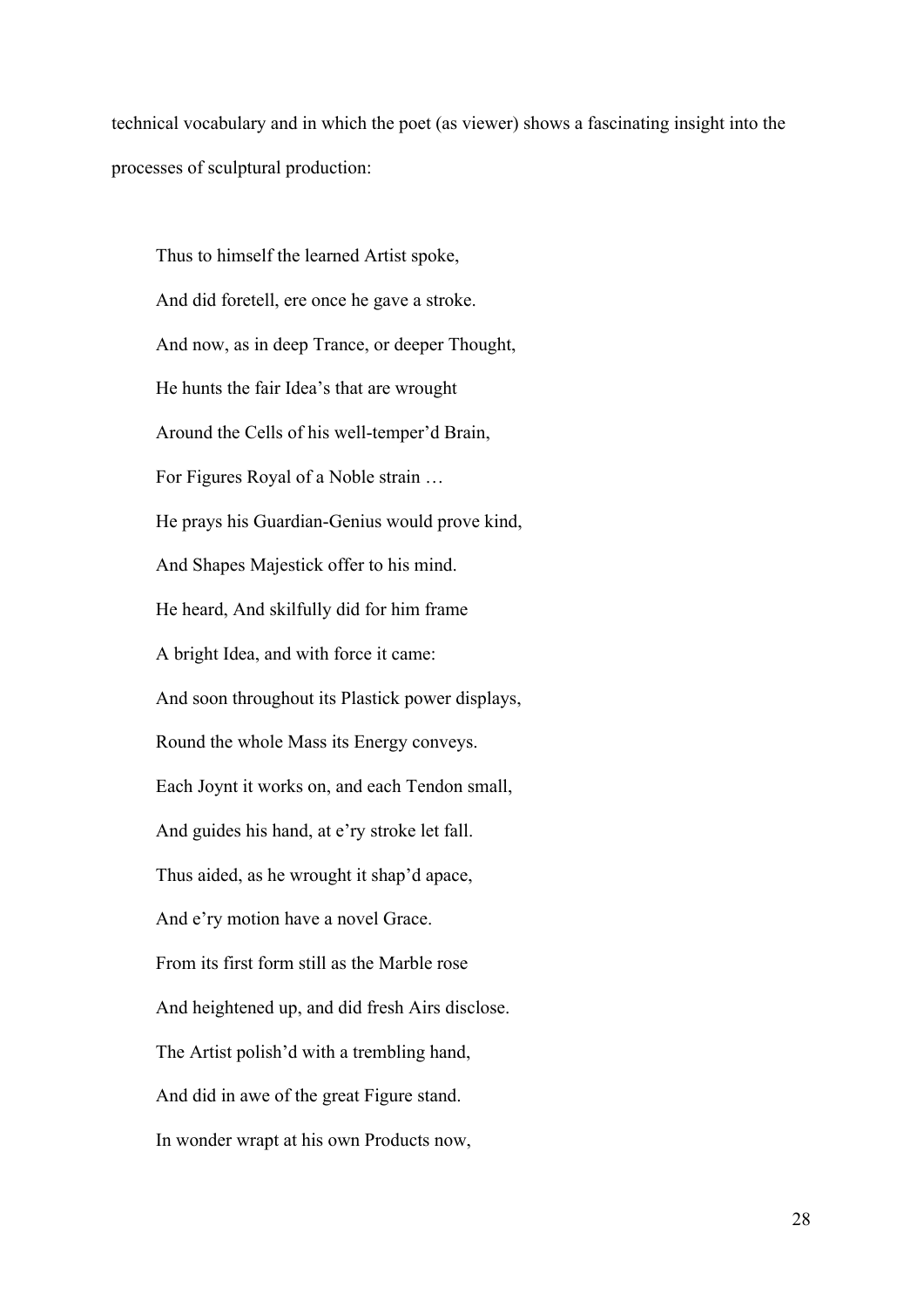Himself had like to'ave turn'd to Marble too.<sup>58</sup>

Here Philipps presents us with the image of the meditative and self-reflexive sculptor, who mines his own brain for inspiration. The poem frames Gibbons as the sole figure behind the statue's design and execution: he gives the 'whole Mass its Energy', carving out 'Each Joynt', 'each Tendon', 'e'ry stroke'. This lengthy treatment describing the artist's creative process emphasises Gibbons' ability to rely on his own faculties and resources. Once he beholds his finished work, the 'trembling' sculptor cannot believe the splendour of his own work.

The poem continues with a lengthy discussion of the statue's appearance, flattering and celebrating its royal subject:

With what August and what Majestick meen, Becoming such a Monarch is, it seen! How vivid does it look! How aptly fit The Royal Garb; the Joynts how firmly knit! The well-wrought Muscles how they aptly swell, And by their rise their springie Tendons tell. How duely plac'd is e'ry branching Vein! … What Royal Vigour is throughout display'd! How artfully, yet wonderfully made! A Kingly Symmetry each part does show, And an Heroick Air around does flow.<sup>59</sup>

<sup>58</sup> Philipps, as at note 51, pp. 3-4.

 $<sup>59</sup>$  Philipps, as at note 51, p. 4.</sup>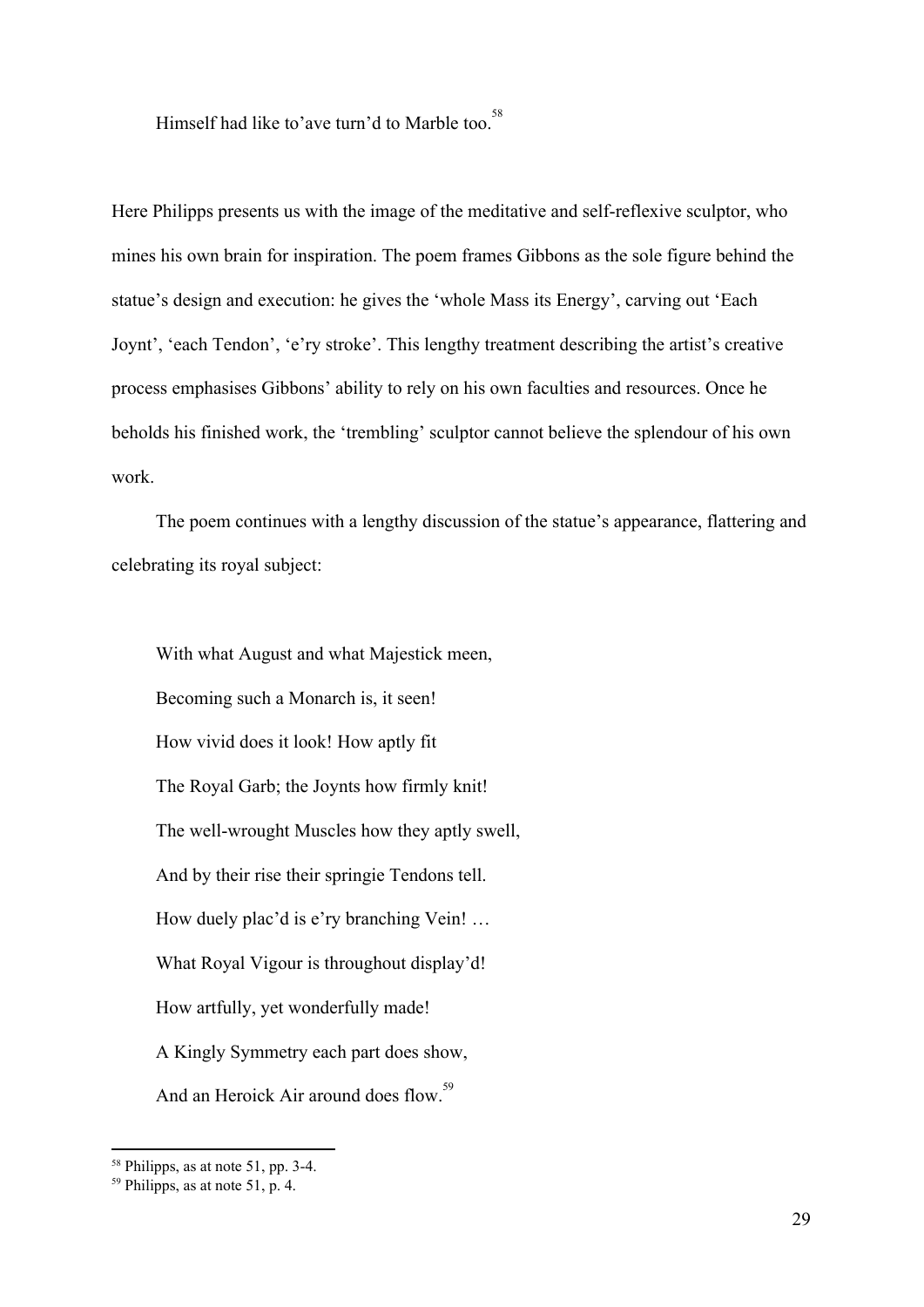Philipps' descriptions of physical detail are rich in anatomical language, revealing a fascinating insight into the work's design. For the poem's preoccupation with the statue's musculature corresponds closely with Vanderbank's print that also emphasises the king's rippling and toned physique, as we have seen. This, then, was surely one of the great achievements of Gibbons' statue, and key to its perceived liveliness and energy. In his emphasis on the statue's anatomical achievement, Philipps reveals his own impressive knowledge of the human body and the technical language needed to describe it. His words set Gibbons within the European and Renaissance tradition of the artist scientist, and thus as a sculptor of the highest status rather than a mere stone mason.

In his study of later Stuart propaganda, Kevin Sharpe has reflected that in Philipps' 'estimation, the statue enacted a vital political performance', with the poet hoping that the 'plastique power' of Gibbons' stone would 'reconcile a divided nation'.<sup>60</sup> This latter hope is articulated in six lines that conclude the opening stanza:

Thus ting'd from heaven, 'tis virtually bred A Talisman, or stone constellated; Which when set up, the Nations Wounds shall heal, As the Brass Serpent those of *Israel*. A Stone which will do many a wondrous thing, When once stamp'd with the likeness of a King. $61$ 

<sup>60</sup> Kevin Sharpe, *Rebranding Rule: The Restoration and Revolution Monarchy, 1660-1714*, New Haven, Yale University Press, 2013, p. 127.

 $61$  Philipps, as at note 51, pp. 3-4.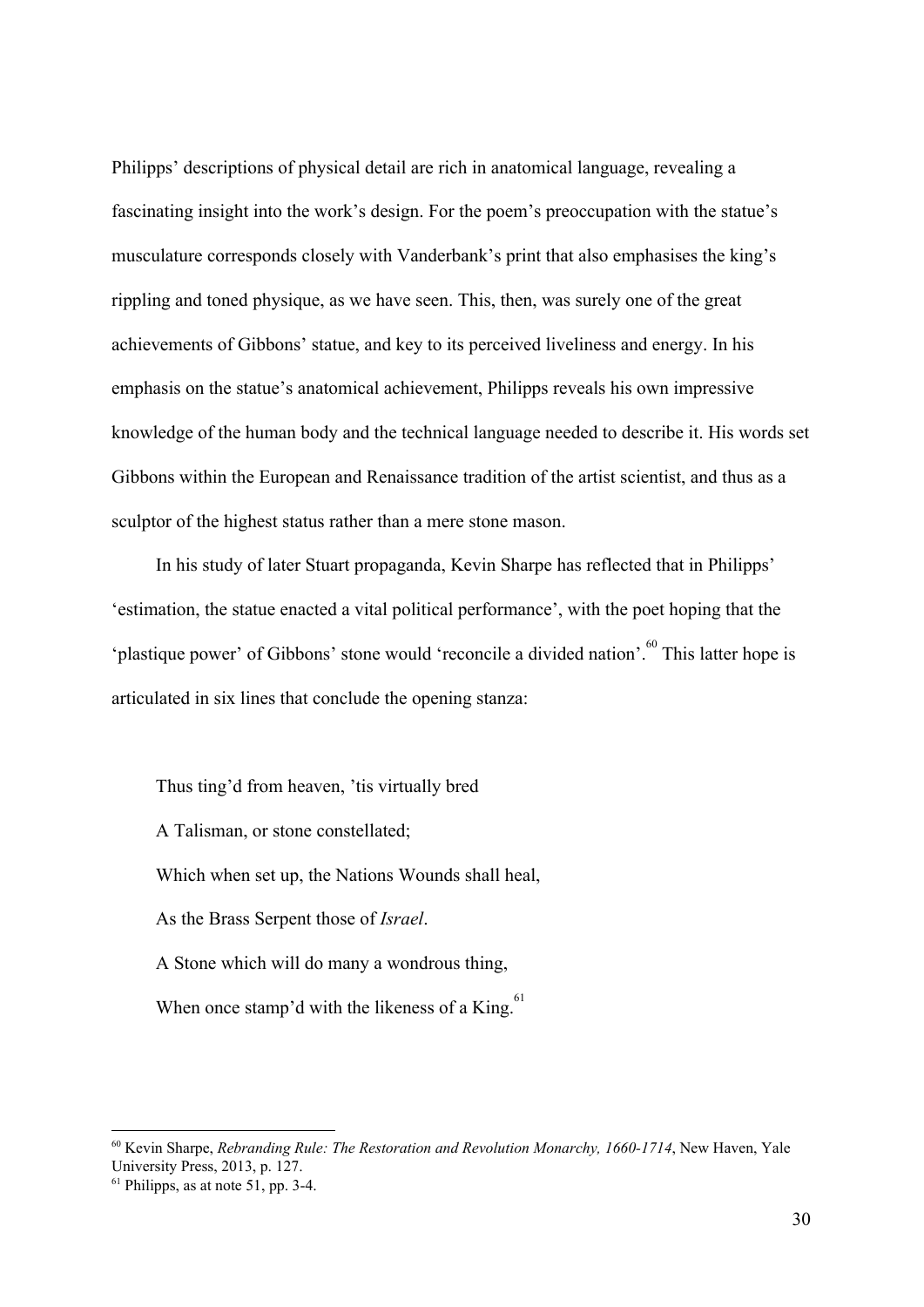This particular praise carried a less flattering implication: that the statue may succeed where the real man had failed. The nation's need to be healed, more than two decades into Charles's reign, suggested his ongoing inability to reconcile the nation. Gibbons' sculpted creation, it seemed, was a political miracle in the form of a marble monument.

It was a further anonymously-written 1684 poem, however, that fully politicised the statue, focusing far less on Gibbons as its sculptor. *A Poem upon the New Marble Statue of His Present Majesty, Erected in the Royal Exchange* employs the statue as a vehicle for delivering royal praise and rewriting the past.  $^{62}$  As with Philipps' poem, it celebrated Charles' reign, yet in repeatedly projecting the statue's ability to heal political fractures it conversely revealed the deep divides that underpinned the nation's fragile peace. The poem opens by celebrating the Merchant Adventurers for the statue's commission:

HAIL Noble Founders of this vast Design! Hail Thou the Artist who with Skill Divine, Could'st shapeless Rock to this Perfection bring, Worthy such gen'rous Subjects, such a King. See, brave Adventurers with Triumph view, What Miracles united Zeal can do. What wonders loyal Gratitude can raise, That thus makes lifeless Stone speak *Cæsar's* Praise!<sup>63</sup>

<sup>62</sup> Anon., *A Poem upon the New Marble Statue of His Present Majesty, Erected in the Royal Exchange*, London: R. Taylor, 1684).

 $63$  Anon., as at note 62, p. 1.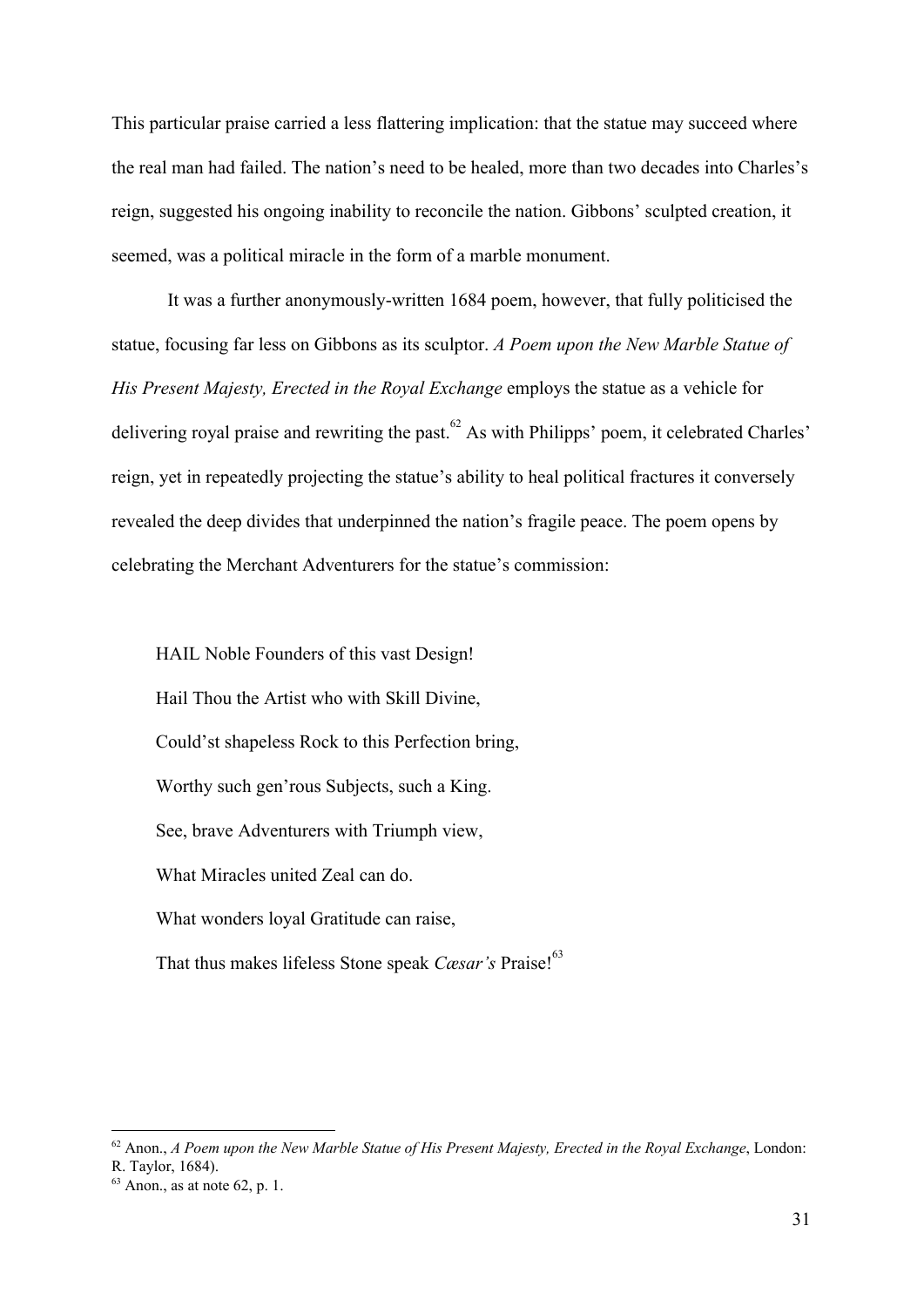Whilst Gibbons' role as sculptor is briefly acknowledged, the poem returns quickly to the Merchant Adventurers and envisages the statue as one given life through their 'Zeal' and 'Gratitude'. The work reflects the value of the men who would commission it, as much as the sculptor who produced it. With this praise acknowledged, the remainder of the poem is concerned with the statue's ability to rewrite the past:

Methinks I see Posterity survey (For sure such Sacred work can ne're decay) This Marble-*Cæsar*, with such God-like Grace; As both Adorns and Consecrates the Place. I hear them descant on his Awful Brow, And Features that majestic Terrour throw, Yet with such condescending Goodness join'd, Displaying all the Mercies of his Mind, That those Records they'll hold as false and vain, That register'd the Troubles of his Reign.<sup>64</sup>

As a monument, the statue serves as a marker of the past, but also as a work that has the ability to shape current and future perceptions of that past: it becomes a stone act of oblivion, destroying from memory all 'the Troubles' of Charles's reign. By 1684, those troubles had been manifold: from the Anglo-Dutch Wars of the 1660s and 1670s to the need for the Test Acts of the early 1670s; and from the Popish Plot of the late 1670s to the Exclusion Crisis of the early 1680s.

 $64$  Anon., as at note 62, p. 2.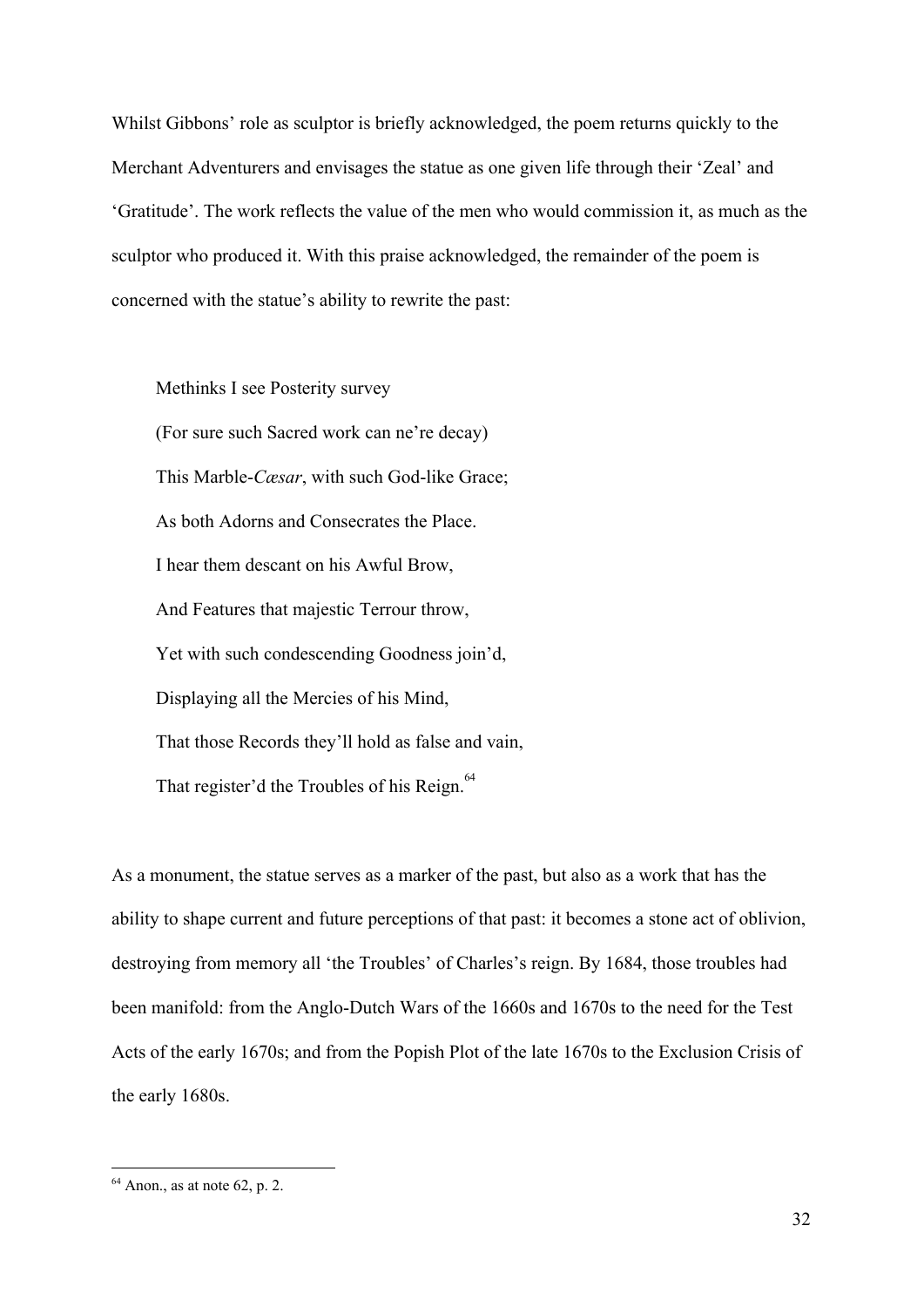The statue of Charles I, raised in the Exchange to replace the work that had been destroyed during the Protectorate, is brought to life through the poem and thereby resurrects the martyred king:

Directly pointing with the Scepter'd Hand, Where present *Cæsar* do's in Triumph stand, While the transported Figure seems to say, *Look* Britains, *our Establisht Heir survey; See how th'Assaults of Faction are in vain; My Race, Heavn's Choice, o'er* Albion *still must Reign; If from no other Source your Love will spring, Let Int'rest reconcile you to your King. Since, in all frantick Changes you have past, Heav'n first dislik'd, and you your selves at last, From thence at least let now your Duty spring; Know your own Int'rest and Obey your King*. 65

Gibbons' statue thus becomes the focal point for reminding subjects of the past, and at the same time rewrites it, inspiring newfound loyalty through its immediate visual power. This loyalty, and the benefits it brings, are given a compelling illustration at the poem's close. Here the anonymous poet again praises the Merchant Adventurers for their 'Example', which issues in an image of imperial prosperity with the world's riches laid at Charles's feet:

 $65$  Anon., as at note 62, p. 3.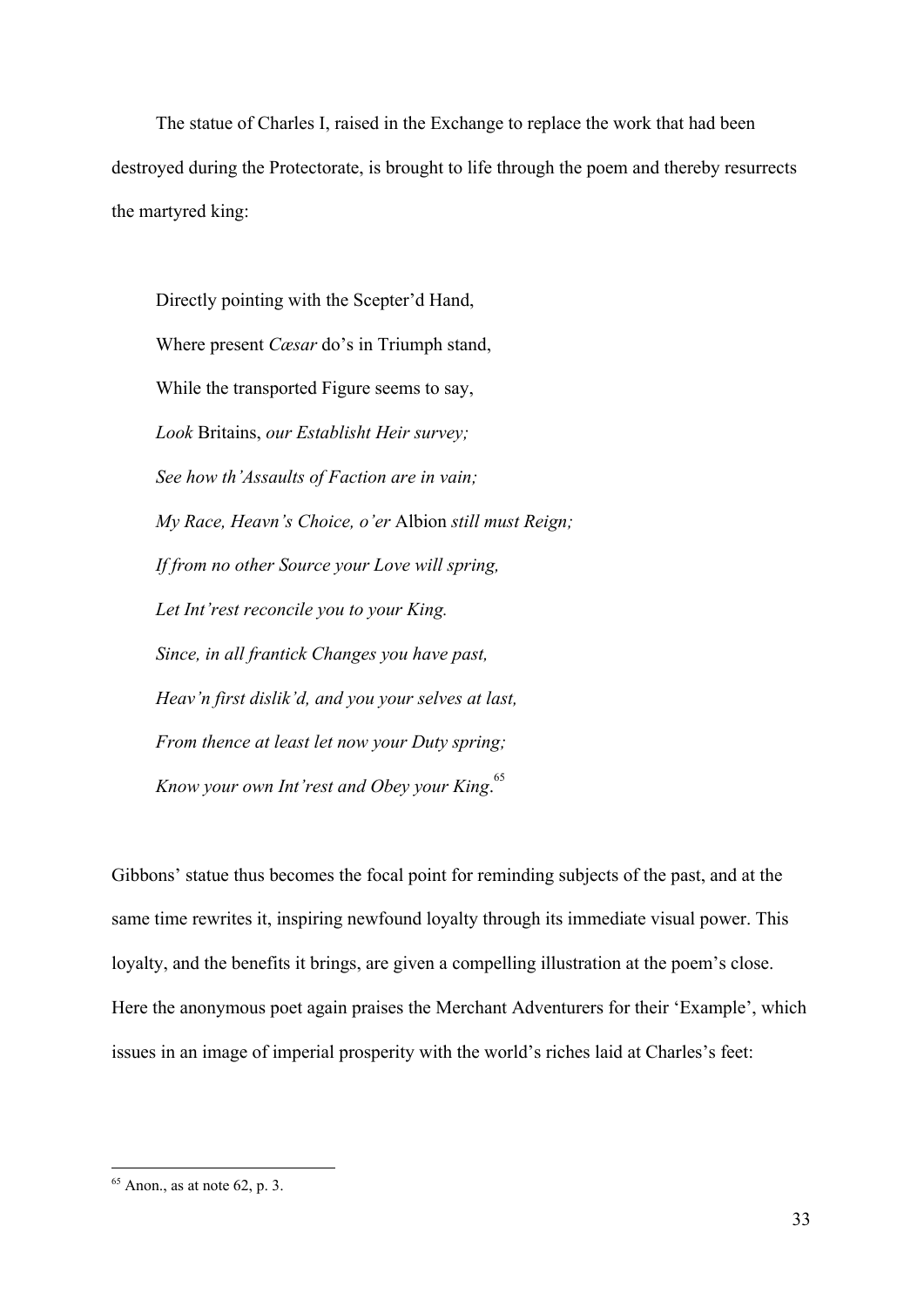This Honour, with just Gratitude is paid By the first Masters of the Oceans Trade. No less the Figure with the Place agrees, Where else should stand the Monarch of the Seas? Then let the World's united Treasure meet T'enrich Their Bank, with each returning Fleet, Who lay their Hearts and Wealth at *Cæsar*'s Feet.<sup>66</sup>

The poem's focus on Charles as the harbinger of a newfound imperial wealth neatly reflects Stevenson's interpretation of the statue as one that 'had an active part to play' in the period's redefinition of empire, and was raised at a time when the concept of empire was rapidly evolving into an 'ideology, established by the 1730s, of what is now called the "First" British Empire'. This was, as Stevenson notes, 'a fiction' turning 'in part, on the way that monarchy rationalizes, unites, and protects the voices of a myriad of free and self-interested parties'.<sup>67</sup> Gibbons' statue of the king, then, was a prominent cultural object that shaped and promoted that ideology, proclaiming England's position at the figurative centre of the globe.

# **Conclusion**

Some eight decades after Gibbons' statue of Charles II was unveiled, Tobias Smollett wrote a review of Horace Walpole's *Anecdotes of English Painting* (1762-80) in which he defended the sculptor's reputation:

 $66$  Anon., as at note 62, p. 4.

 $67$  Stevenson, as at note 4, pp. 51-52, 67.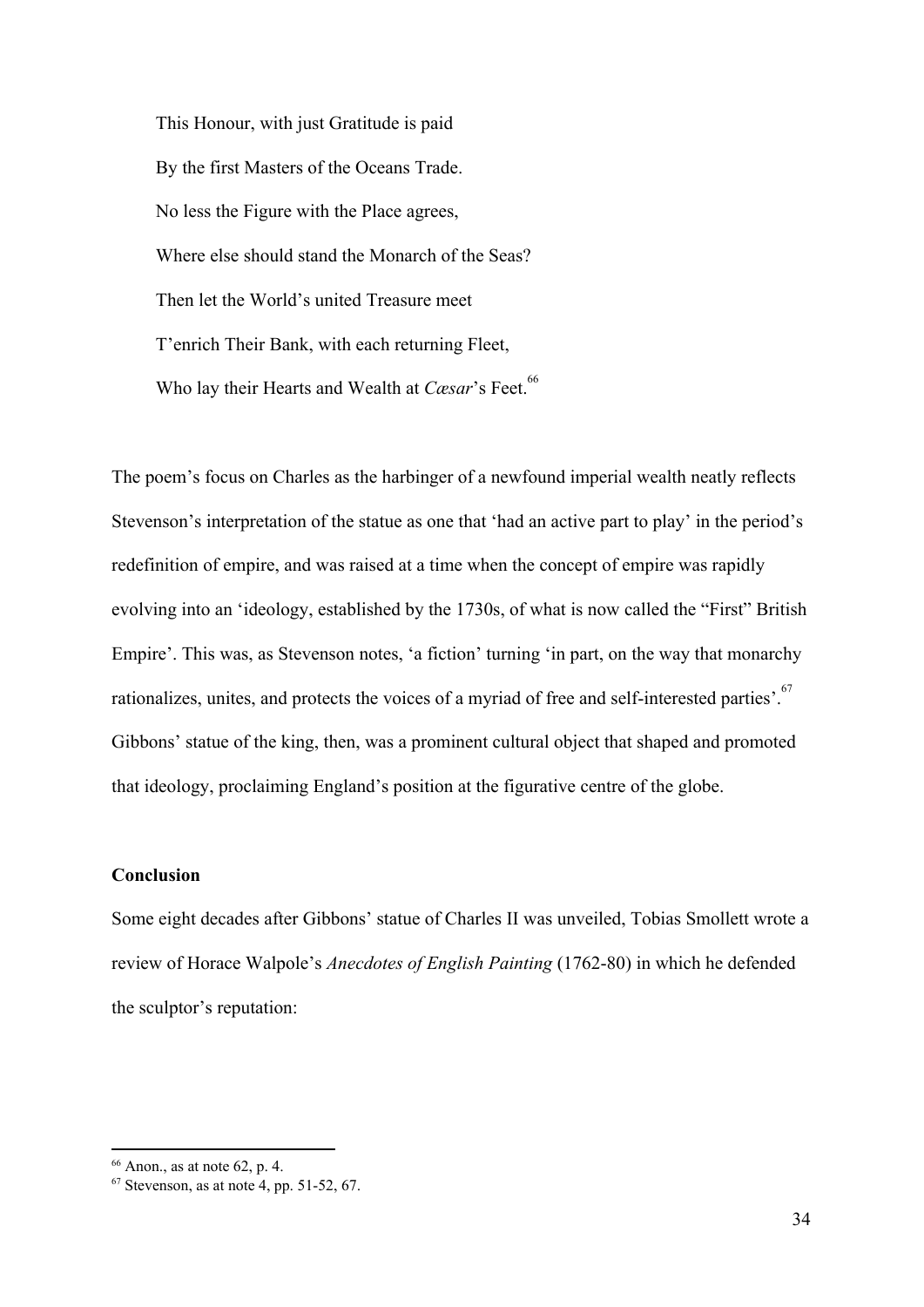we cannot imagine what Mr. W. means by saying that the talent of Gibbons did not reach to human figures, while he tells us with the same breath that the statue of Charles the second in the Royal Exchange was his [ …]. One should imagine by the number of this sculptor's performances, that his life has been as extensive as his abilities, which, in wood, have never yet been equalled.<sup>68</sup>

Smollett references the statue at the Exchange as the leading example of Gibbons' mastery as a sculptor of the human figure. Yet the quotation also reveals a tension already inherent in such claims. Where Smollett saw the genius of Gibbons as extending to statuary, Walpole does not; where Defoe and Hatton could once agree on the achievement of this work despite their differing views on the value of public sculpture, by the 1760s Gibbons' mastery as a sculptor in stone was in doubt. The topic upon which there is no division – and as remains the case to this day – is that of Gibbons' skill in woodcarving, here singled out as one without equal.

This reveals a fascinating disjunction in the history of the cultural reception of Gibbons' work in the two media, suggesting that his carving in stone, as with so much public sculpture of the period, spoke to the 'period eye' of its moment, whilst his wood carving has succeeded in engaging with a more transhistorical aesthetic. With its representations of birds and fish, leaves, fruits and berries, Gibbons' wood carving speaks of a natural world still familiar to this day. At the same time, the virtuosity of these pieces, found in the ways in which they trick the eye, speaks to an enduring human fascination with novelty and surprise. Gibbons' several statues of Charles II attempted something different: an aesthetic of temporal

<sup>68</sup> Tobias Smollett, ed., *The Critical Review, or, Annals of Literature*, 17, February, London: R. Baldwin, 1764, pp. 113-123; 117.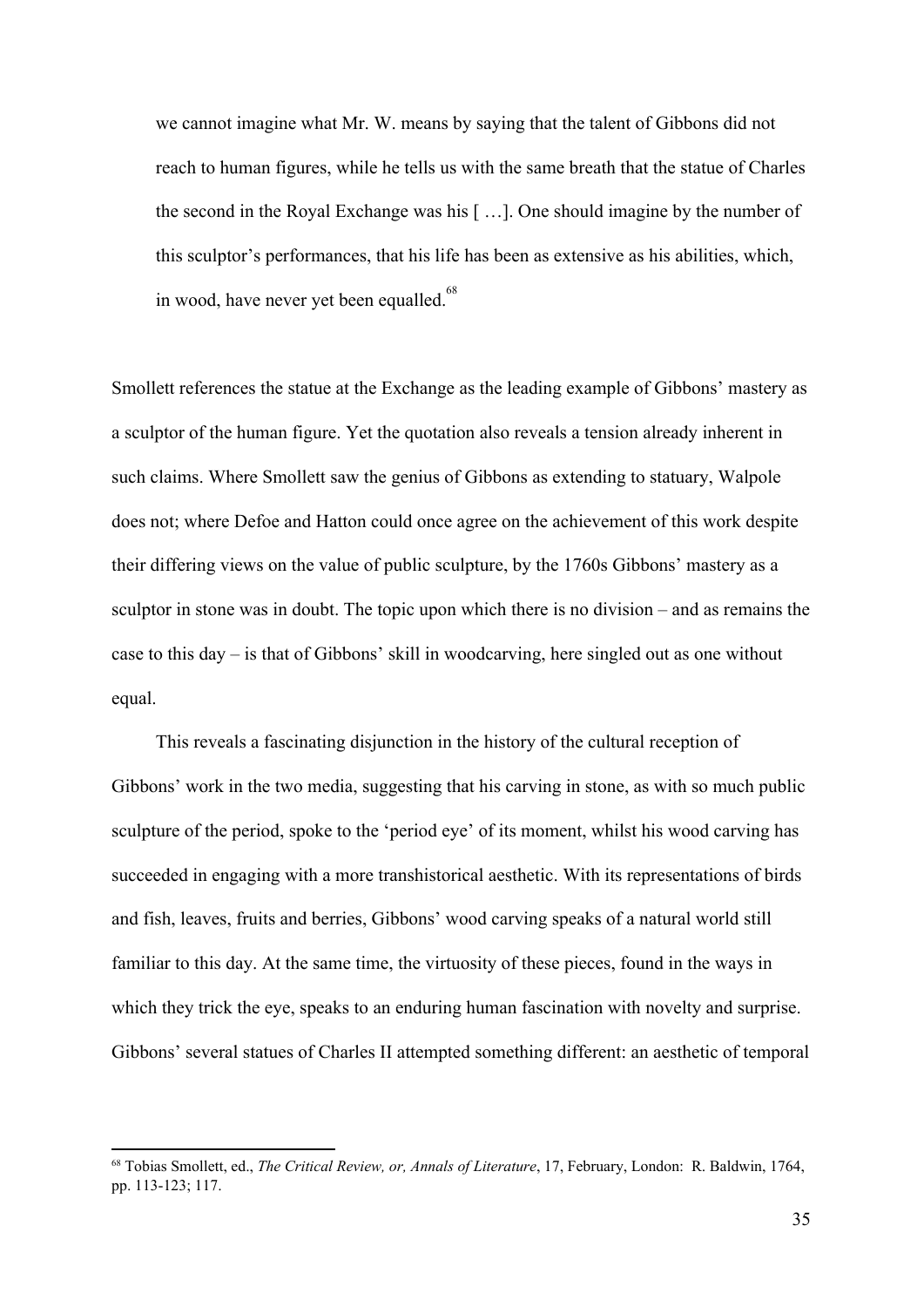transcendence, blending the classical past of Roman imperial antiquity with the imperial Stuart present of Restoration England.

The designs and materials Gibbons selected for the latter works have failed to stand the test of time, speaking to an aesthetic that now feels alien to the urban cityscapes for which they were first designed. As the poetic responses to the statue reveal, however, these were not solely artworks designed to reveal Gibbons' mastery as a sculptor in technical ways, but moreover works of political propaganda where the material and design played an important role in projecting their particular message; one whose elitism, monarchism, nationalism, capitalist corporatism, and imperialism should be of more concern to scholars of his work than has been the case to date. The design and material of these statues might seem to share little in common with Gibbons' decorative carvings in wood, yet the latter's rich symbolism of oak leaves and natural bounty can, perhaps, be understood to harbour a similarly propagandistic message.

Smollett's assessment of the achievement of the Charles II statue for the Exchange raises an interesting question as to its fate and material. When Smollett wrote his review in 1764, the statue appears to have been in a good enough condition for him to stress its exceptional quality, yet only twenty-five years later the work was so 'very decay'd and Mutilated' that Spiller's replacement was ordered by the Gresham Committee.<sup>69</sup> This suggests that the statue may well have been made from marble, a material in keeping with the high price that Gibbons charged for the work, and possibly decayed rapidly within a short period, perhaps due to acts of human vandalism as well as incipient industrial erosion.

Here, as with so many of the facets of Gibbons' sculptural works, questions beg multiple and conflicted responses. To date, the cost of this has been high: the lack of certainty

<sup>69</sup> Cited in Gibson, as at note 4, p. 157.